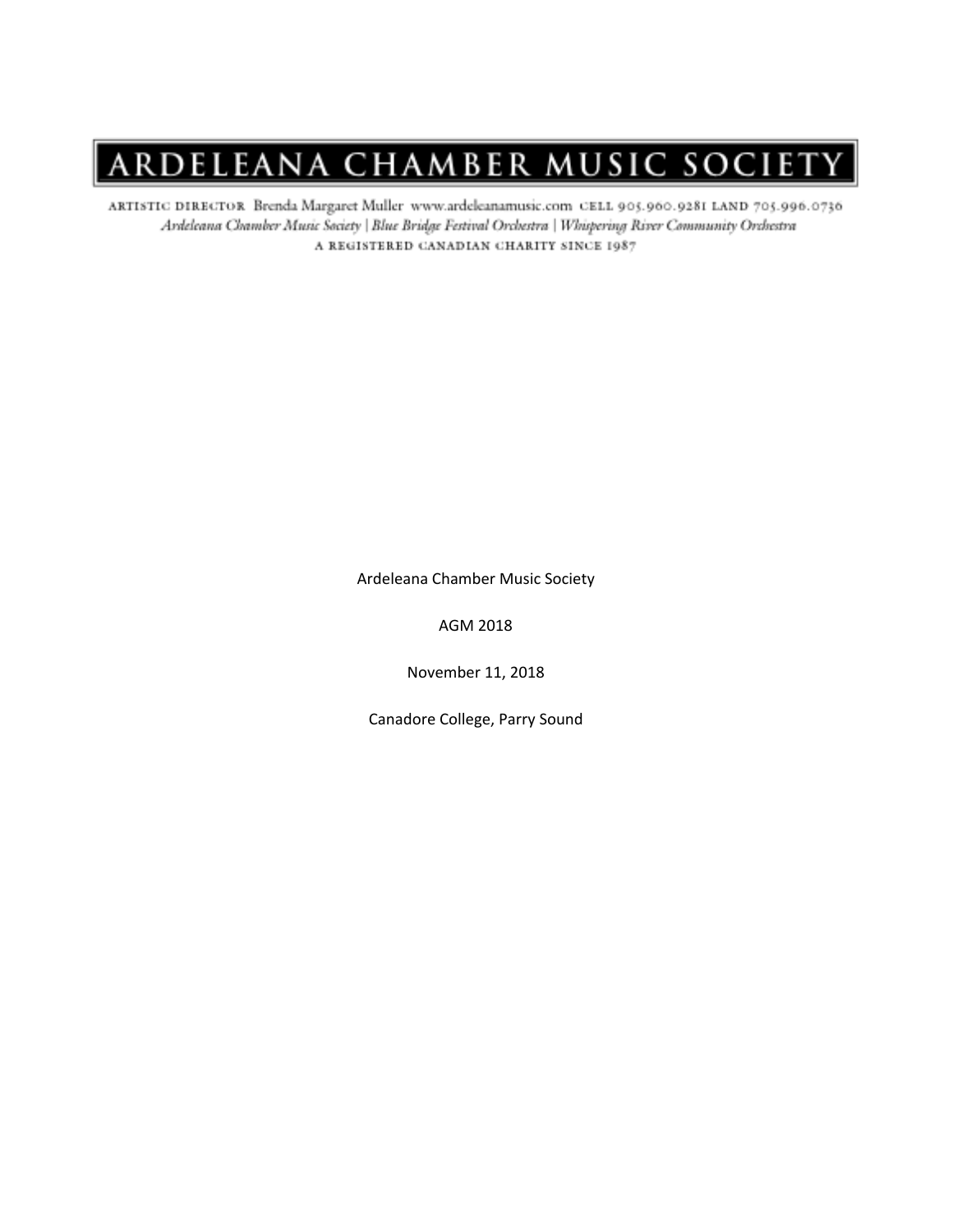## Ardeleana Chamber Music Society AGM Agenda 2018

Sunday November 11, 2018

- 1. Call to Order
- 2. Present and Accept Minutes from Year End 2017
- 3. AGM 2018 Reports
	- a. Artistic Director's Report
	- b. Choir Representative Report
	- c. Production Committee Report
	- d. Property Committee Report
	- e. Financial Report
- 4. Elections
- 5. Adjourn
- 6. First Board Meeting of 2018 / 2019 Season

### Ardeleana Chamber Music Society Board Slate 2018 / 2019

| Interim Chair, Property Committee | Steve Duff        |
|-----------------------------------|-------------------|
| Secretary                         | Susan Selinger    |
| Treasurer                         | Mark Tam          |
| Member/Choir Representative       | Kit O'Brien       |
| Member/Summer Orchestra Rep       | Shannon Lai       |
| Member/Fundraising                | Elena Rogozhkina  |
| Member at Large                   | Mary Jane Zissoff |
| Member at Large                   | Cassie Horley     |
|                                   |                   |

#### Appointed:

| Artistic Director (non-voting member) | Brenda Muller |
|---------------------------------------|---------------|
| Production/Admin Rep (non-voting)     | Zach Louch    |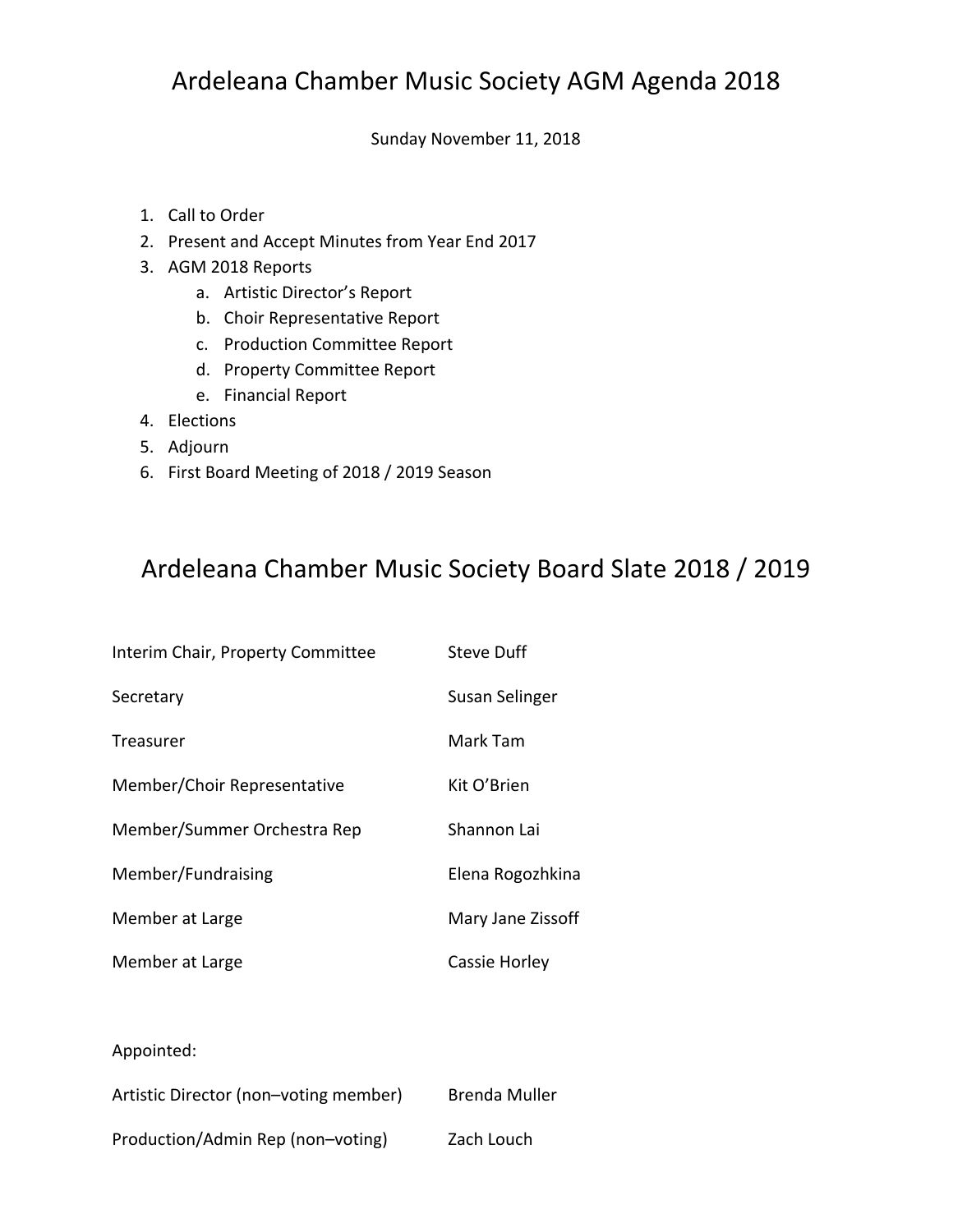# **Ardeleana Chamber Music Society**

# **Annual General Meeting Minutes**

#### January 28th, 2017 2 PM

Location: Parry Sound Inn and Suites, 292 Louisa St., Parry Sound

Attendees: Brenda Muller, Cassie Horley, Gayle Dempsey, Gary Froude, Zach Louch, Mary-Jane Zisoff, Kit O'Brian, Judith White, Brian Oxley, Linda Gibson, Jeff Tough, Pam Moorhouse, Audrey MMMM, Steve Duff, Ann , Pat Poole, Via Skype: Shannon Lai, Mark Tam Absent: Kathy Pastoor, Maggie Lo

Visioning Discussion Commencement at 1:30 pm

What went better?

- Public Exposure
- Community Support
- Growing Numbers of members
- better strategies to support our programs

What do we like?

- "hands on" techniques
- core of professionals working with the amateurs and students
- introduction to wider range of music, new and contemporary
- building musical community
- recordings
- *Music Magic Madness* at *Riversongs* 2017
- incorporation of ceremony as a gathering
- creativity focus

#### What's next?

- new venue options, wider scope of venue and event opportunities
	- museum
	- trestle brewery "Beer and Bows"
- Surveys
	- gathering information
	- publicity
	- Trillium Grant follow up
- chamber music in homes
- more school outreach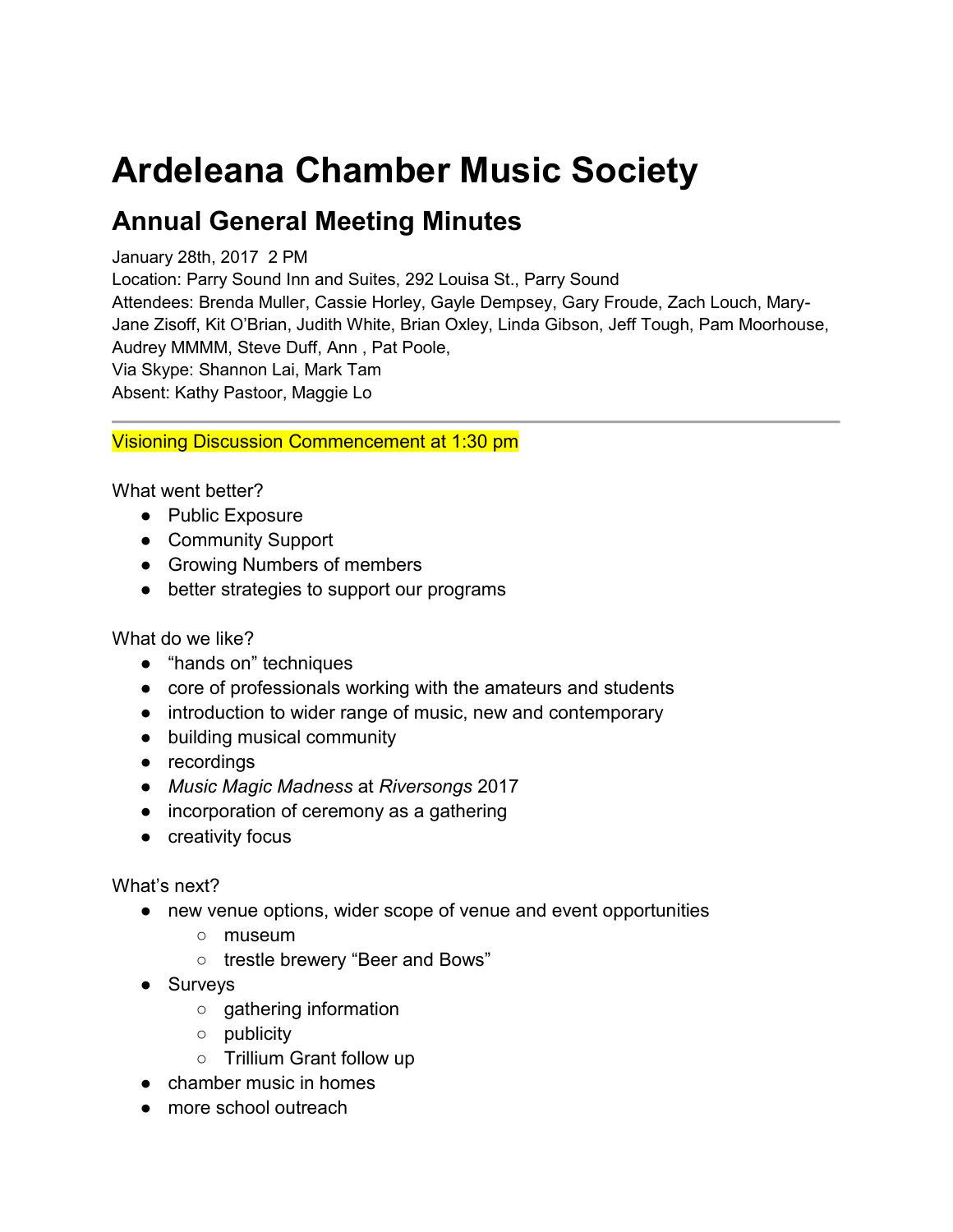- brochure of who we are
- GIA Georgian Bay Inter-Arts Alliance
- Calendar Fundraiser
- more recordings!
	- Cogeco
	- Moose FM
	- finish commission recordings from 2017

Break from visioning 2:25 pm

Annual General Meeting called to order at 2:30 pm Welcome/Call to Order - Gary Froude

Business arising from last years' minutes

- no corrections or amendments
- motion of approval by Steve Duff, seconded by Mary-Jane Zissoff
- All in favour

Nominations for the Board of Directors

- Mary-Jane Zissoff motions approval of the slate, Brian Oxley seconds
- All in favour

Artistic director's report:

- Printed hand out discussed and presented by Brenda Muller
- Steve Duff motions approval of Artistic Directors report, Kit O'Brian seconds.
- All in favour

Treasurer's' report

- Financial Statements and Report handout reviewed
- presented by Mark Tam
- Gayle asks about the Trillium Grant audit requirements
	- possibility of an audit, but no requirement
	- follow up by Mark and Brenda to ask grant advisor of proactive actions
- Mark makes note of narrow profit margin
	- Mark suggests 5-10 more patrons to concerts would increase to a workable profit
	- suggestion offered that professional players hired are paid via sponsorship therefore cutting out the bulk of our concert spending
- Mark motions the acceptance of the Financial Statements and Treasurers' Report, seconded by Steve Duff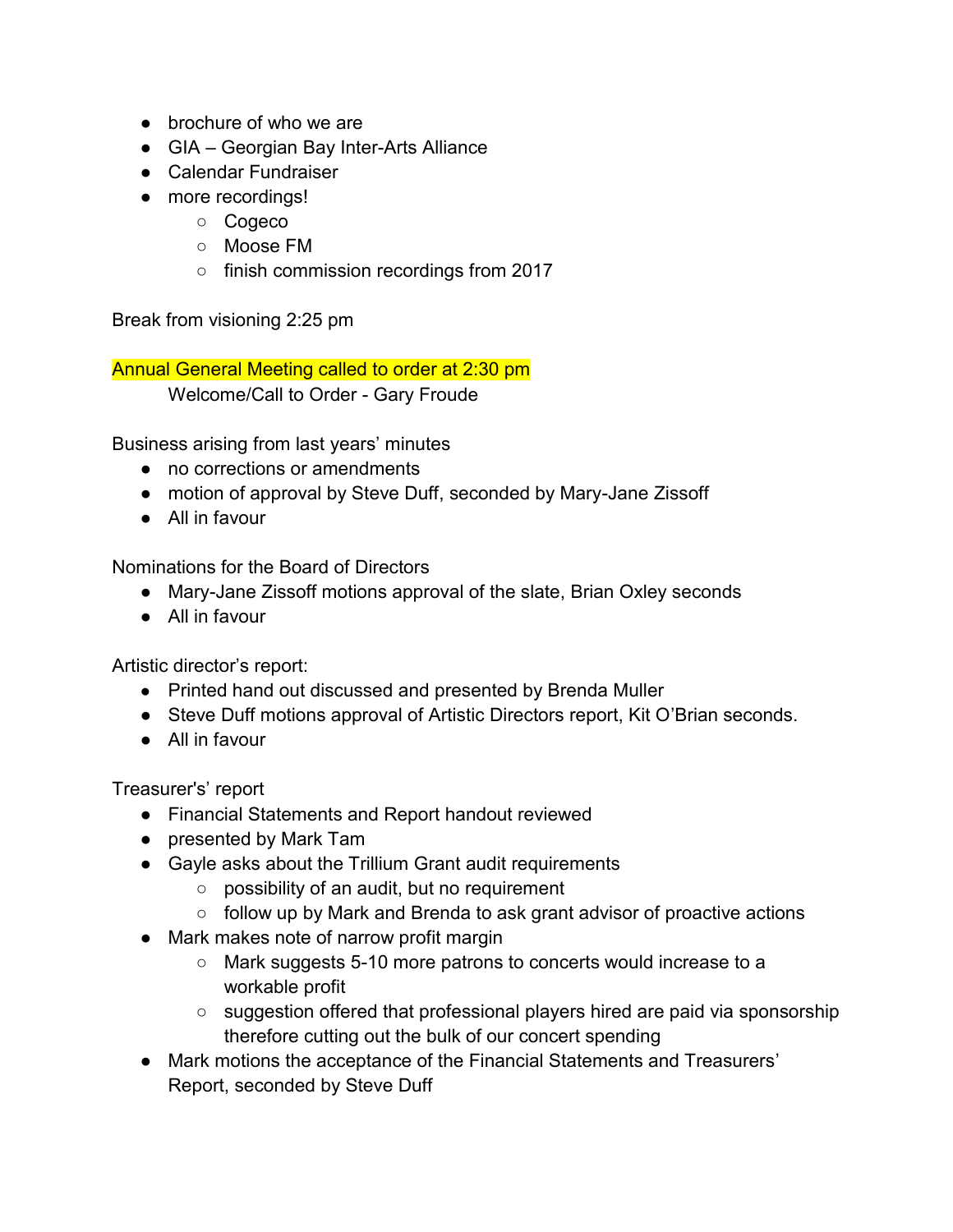● All in favour

Production report

- Handout reviewed
- presented by Cassie Horley
- issues of volunteer coordination and order of command discussed
- Production calendar to be made by Zach, Brenda and Cassie.
- Cassie motions the Production report approved, seconded by Mary-Jane Zisoff.

Fund-Raising

- committee and/or network members called for
- Zach and Cassie will co-head a Fundraising committee with current members of Mary-Jane Zissoff, Linda Gibson, Pat Poole. Kit O'Brian offers to be a Tracking Consultant.

Motion for next meeting to be held after the AGM

● Gary motions, all in favour

4:30 pm

Gary Froude motions Annual General Meeting adjourned, all in favour.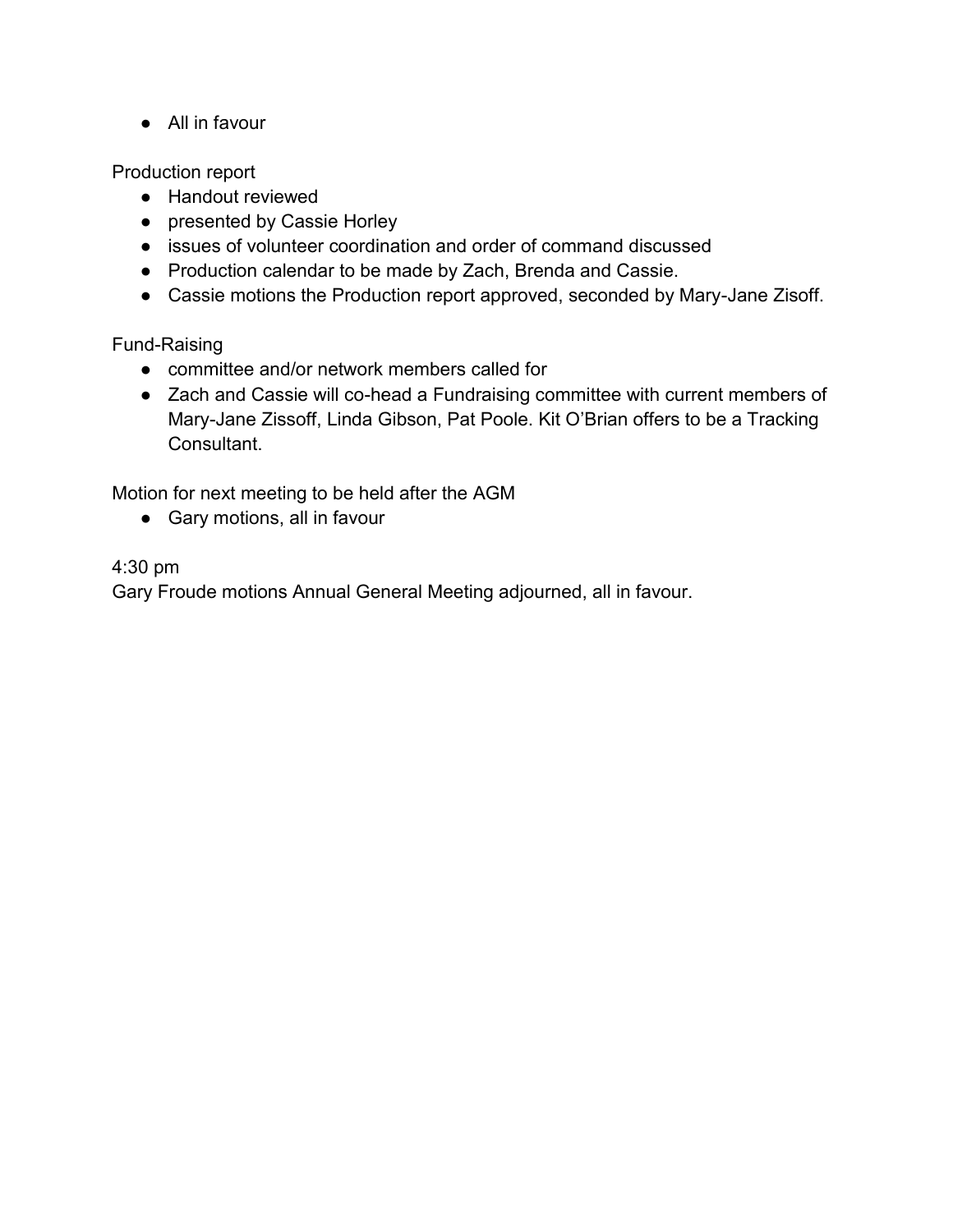*Artistic Director*'*s Report 2017-2018 Brenda Margaret Muller* 

This year marked dramatic growth for us artistically. The highlights included a Messiah performance that achieved almost professional status, our first Culture Days events, our first Concerto concert in the spring with William Shookhoff on organ and Steve Duff conducting, a Riversongs with a top notch youth orchestra, 4 exceptional new works for community strings and choir by composers young and old, and a composer's circle lead by Pat Morehead that resulted in an impromptu concert of 7 works of new music, and an expanded Learning community at String Pals day camp. This is the year we moved out of a church basement and into a dry, bright room at Canadore College, and the year that we started to realise we needed a home that was permanent – something we hadn't realised until we had the opportunity to buy an old church in town. Although we were unsuccessful in our bid, we realised how much we want and need a Community Arts Hub available to the whole community. It was the year we realised we were serious, and actually had to take seriously all the work we do in Greater Parry Sound, because our music had really changed the world around us. Our Trillium Grant started in January, and as a grow grant it has caused us to nearly double our activities. In the spring Bert Weir, an internationally known artist from Parry Sound, and the Father of the Northern School of painting in modern times, passed away, and we started the Bert Weir Memorial Award. We realised also how strongly our Northern Identity mattered to us, just as it did to Bert, and that the honouring of the creative spirit in this community through music, poetry and art, was perhaps the most vital component of our mandate here.

A report on highlights follows in chronological order.

#### Culture Days

• We participated in Culture Days for the first time, and sponsored a workshop and an open orchestra rehearsal. This garnered us a few new students and a lot of exposure. The event got us back to work at learning music much earlier than usual, and was enough of a success that we decided to repeat it this year – and really make it the opening event of our season.

#### Messiah

- Sold out at 250 despite storm
- Conducted for the first time by Catherine Maguire
- Featured an exceptional cast of musicians Chris Daws on Harpsichord, Bill and Celine as soloists with Amy Dodington and Fabian - everyone local save Fabian, Catherine Maguire conducting
- Highly successful artistically despite a car accident for the conductor the night before the performance.
- A really strong musical highlight for Parry Sound

#### Soulfire Series

The Soulfire Series are a series of one hour concerts on Sunday afternoons that feature local artists with their friends playing music they want to play for non-commercial reasons.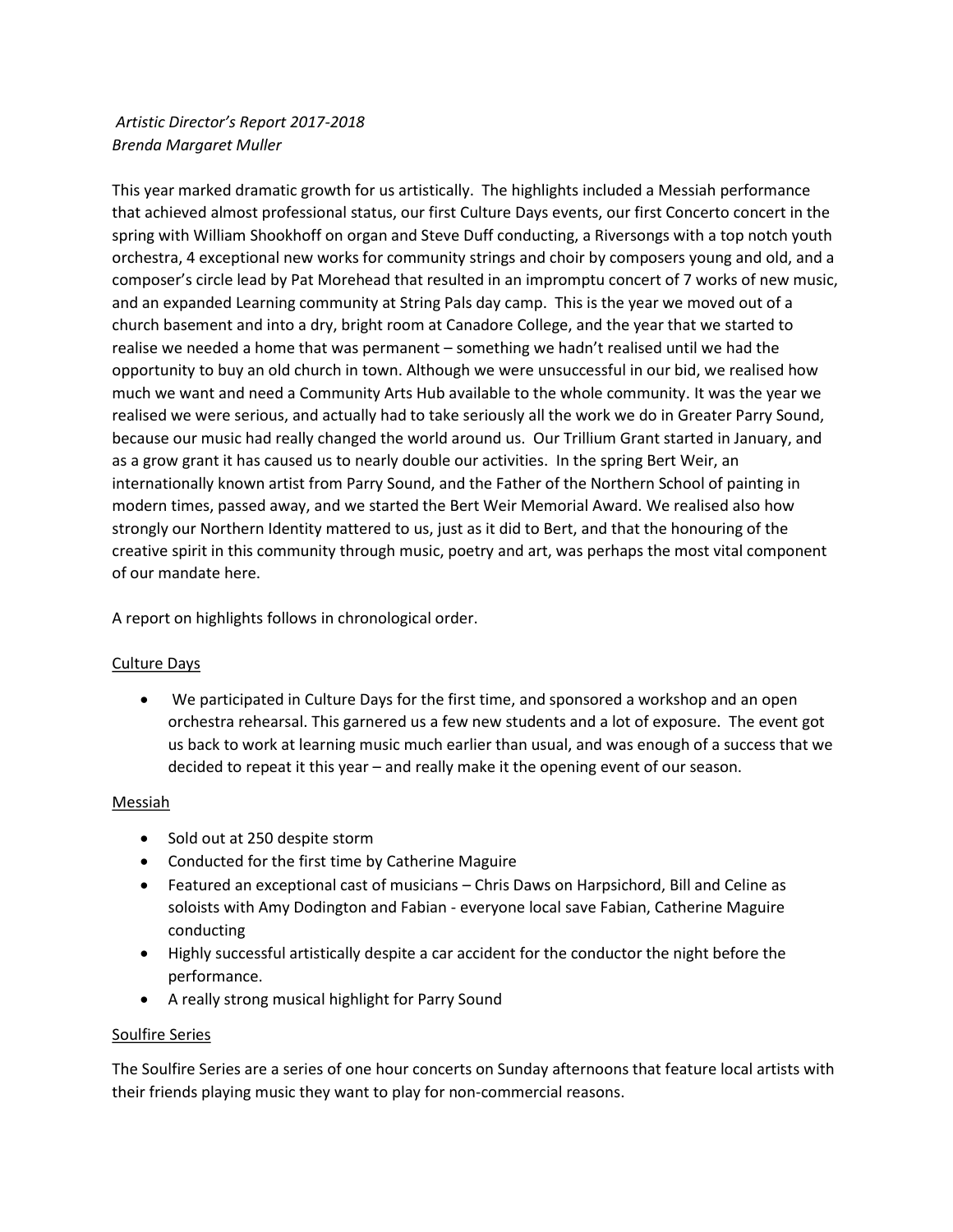- FALL Pat and Phil Morehead, Zach and Brenda did first one. Poorly attended (20 people) but greatly appreciated. Featured English Horn, 3 new works by Pat, and music by Faure and Telemann. Performance in hall at Mary St. Center
- SPRING Schubert Mass and Rheinberger Organ concerto. Featuring William McArton on organ and Steven Duff conducting, and Maguire conducting Schubert Mass in G for choir and orchestra. A gorgeous concert, well attended. We hired students to come up for this concert and our pros – it proved an excellent group. We used Mary Street Centre, however, and the front of the church was difficult to deal with space-wise for our players and choir.

#### Bert Weir Memorial Commission

• A very special supporter of the community orchestra and new music, local icon and internationally known artist Bert Weir died in the spring. At the spring concert we announced the Bert Weir Memorial Award. This award requires us to fundraise enough money to pay an award of \$500 – \$1000 for the creation of a new work of music for community orchestra. The award is to be given to a composer who creatively explores the interface between music and art in the composition of a work inspired by a Northern Artist. The is award is wholeheartedly endorsed by the family. We hope to premier the first award at Riversongs this spring, even though we have not raised all the funds, and to use the proceeds from that concert towards the fund. We are seeking funding for the commission from a private source. By utilising the services of the OAC Business for the Arts Investment Fund we will join a fund that pays high dividends for smaller organisations with the funds raised for this

#### Riversongs

- A video of the event may be seen on our website
- Youth group was not particularly effective at the business side of running the festival, but played very well. They did flash mobs, organised and arranged music, and many other crucial tasks. It would not have been possible to run the event without them. However, they did not seem to be able to pass out publicity, arrange a conductor's score, or do small organisational tasks. To help counter this next year an assessment will be undertaken half way through their stay here, and I am working with Shannon, our youth rep, and our former chair Gary Froude to develop the assessment. The youth group was very good artistically, and finished their time with us with a mini – tour of 8 concerts to Seniors' Homes, churches, campgrounds, and other public venues in the area. A canoe trip day and several other events made our time with the students much better – it proved great leadership training. In the future, more thought has to be given as to how to best deal with this age group of 9-25. However, they won everyone's hearts with their performances of waltzes, tangos and serious art music at all venues, including the Shawaniga Pow Wow, and by contributing back-ups strings for a Roy Orbison tribute concert put on by Rick Capreol and his wife Marilyn who is an elder.
- Choir loved doing opera choruses!
- Attendance down with location change on daily workshops and drop in lessons
- Composed music was exceptional. Favourite comment which was much "liked" from Mary Hachigan on our Facebook page was "What a privilege to be able to hear those pieces for the first time here in Parry Sound"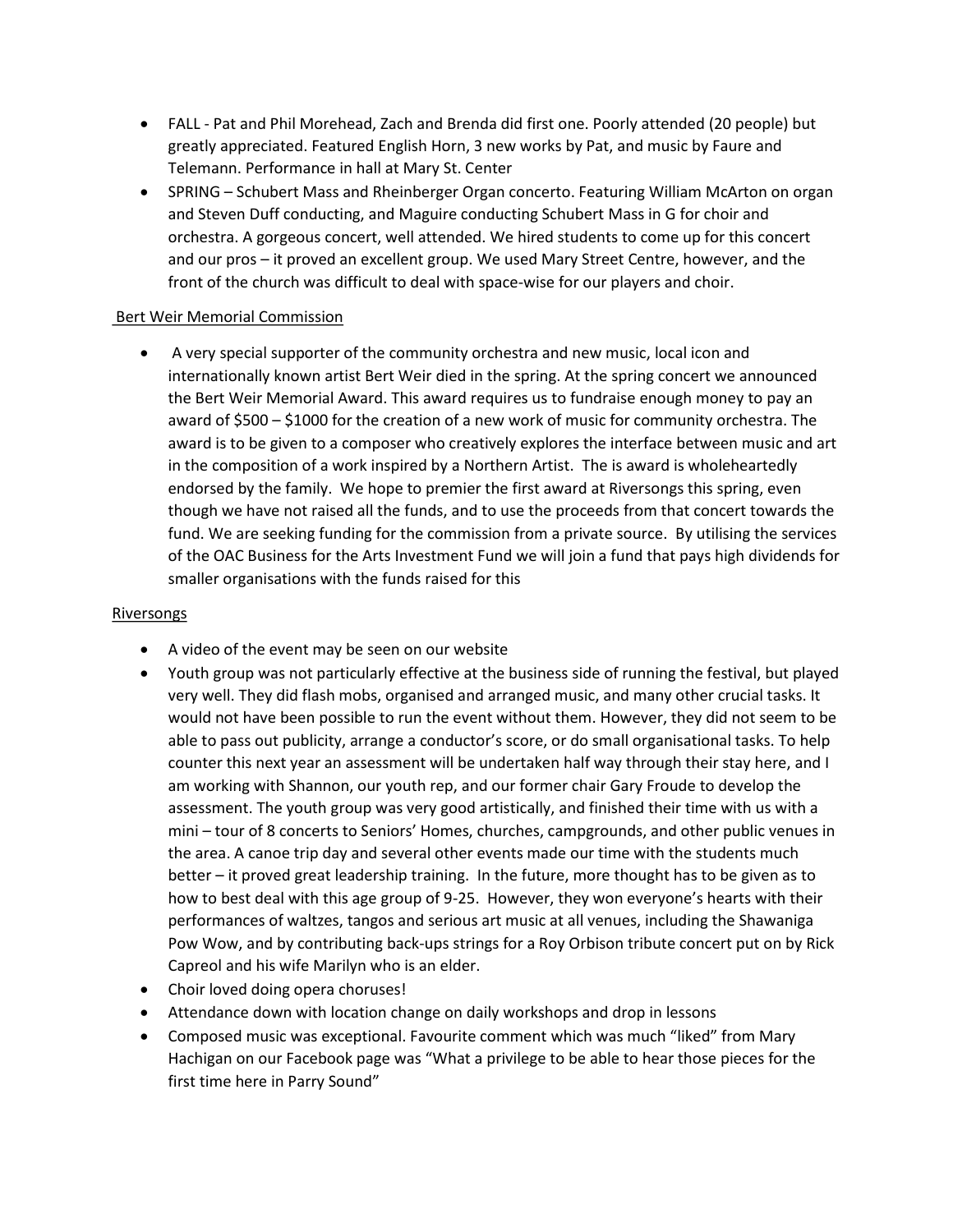- Solstice on Town Beach very successful although only moderately well attended. Pictures on website and Facebook.
- Music Magic Madness and Jonathon's Storm sold out and very well received. This was performed on Tower Hill with Marilyn Capreol and Vince Pawis acting as elders.
- Coffee Houses successful artistically more inclusion of classical repertoire this year– poorly attended towards the end of the week. I am considering reducing the no. of these next year.
- Composers workshop very well attended and much appreciated.
- Both concerts very well received. The audience was about 80 for the first, and about 100 at the second. This may seem small, but for Parry Sound, it is good. It is truly remarkable that that many people attended a concert of unfamiliar and newly composed music is remarkable – and loved it.

#### String Pals Day Camp

 Three circles of learning. Adult (mentors) teens and beginners. Art classes as well as music classes were featured. Louise Martin and her youth orchestra joined part way. One week at Canadore proved successful with students learning a variety of life skills in addition to music!

#### Youth Orchestra and Summer Serenade

- 10 concerts in 2 months
- Roy Orbison Concert was highly successful and secured a place for the youth orchestra in the hearts of the First Nation communities in Shawaniga and French River.
- Mini-tour Parry Sound area was very successful. We played at several senior centers, a campground, and at Port Carling where we did a concert to fund-raise for the church there. All were well received.
- Summer Serenade raised 1000 for our scholarship fund
- Billets needed for future groups. We have received much advice not to billet more than 2 in one place for that age group.
- Beginning of professional inner-core for orchestra was not particularly successful from this group – we need to hire professionals who are slighltly older and make the job regular enough that it might entice them to move here. The younger age group is highly mobile.
- Next year we need to hire professional musicians to work with youth in a more intensive, one on one situation. This could be the core group we are seeking.
- Youth group members were indispensable in running events, concerts, fundraising
- Leadership training very important we must provide a carefully structured responsibility and leadership training for these students upon arrival, and make every effort to ensure that they are in place for the job prior to the announcement from Canada Summer Jobs.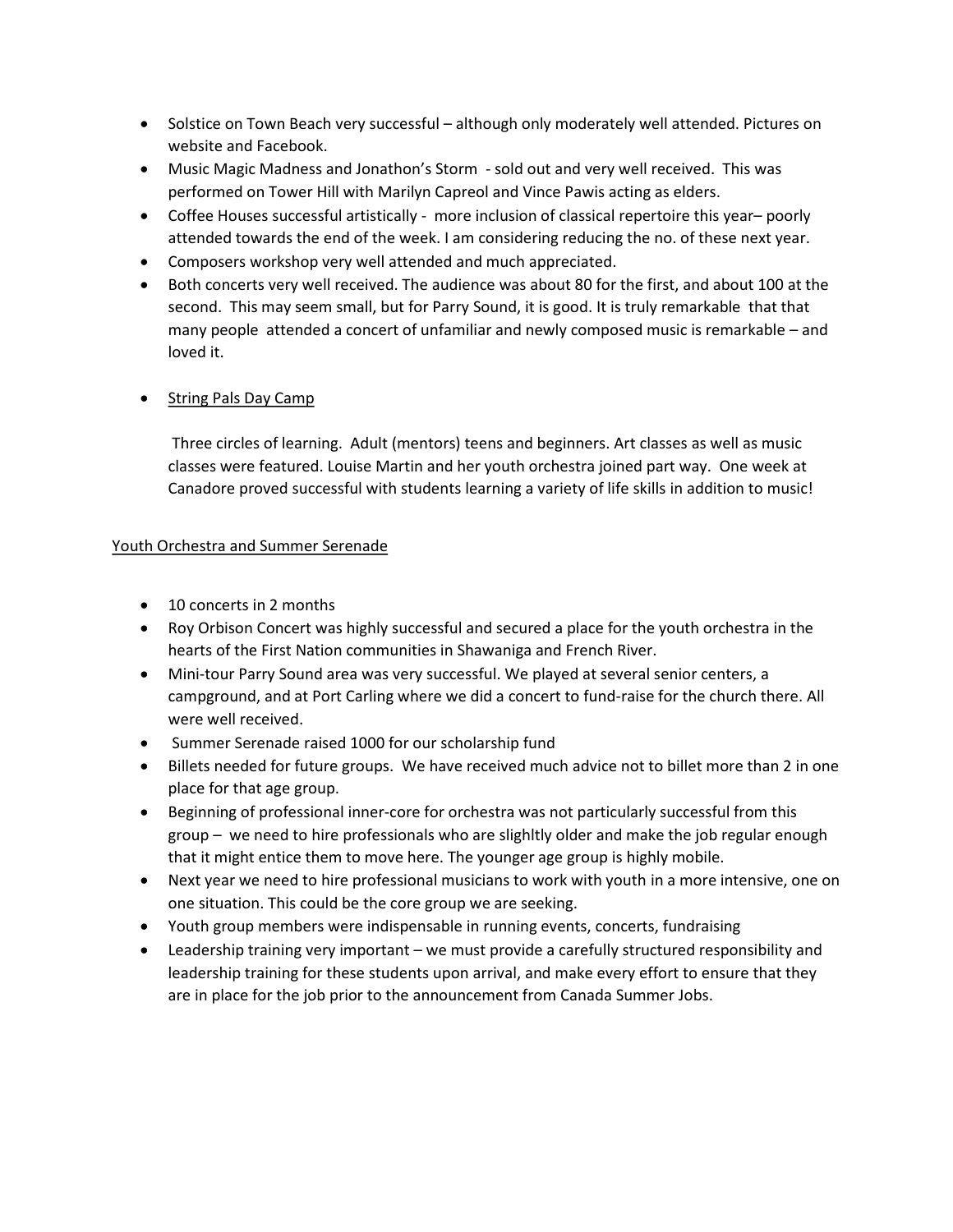### **AGM Choir Representative Report**

#### PROS:

- · Amazing committed choir director Catherine Maguire
- · local soloists
- · 2 Riversong gala concerts beginning and end of week
- · premiered 2 works

#### CONS:

- · lack of committed participants
- · In need of a consistent way of collecting choir fees

#### FUTURE:

- · Messiah at Stockey Centre should bring us more public exposure
- · Soulfire Concert April 14 2019
- · Riversongs June 2019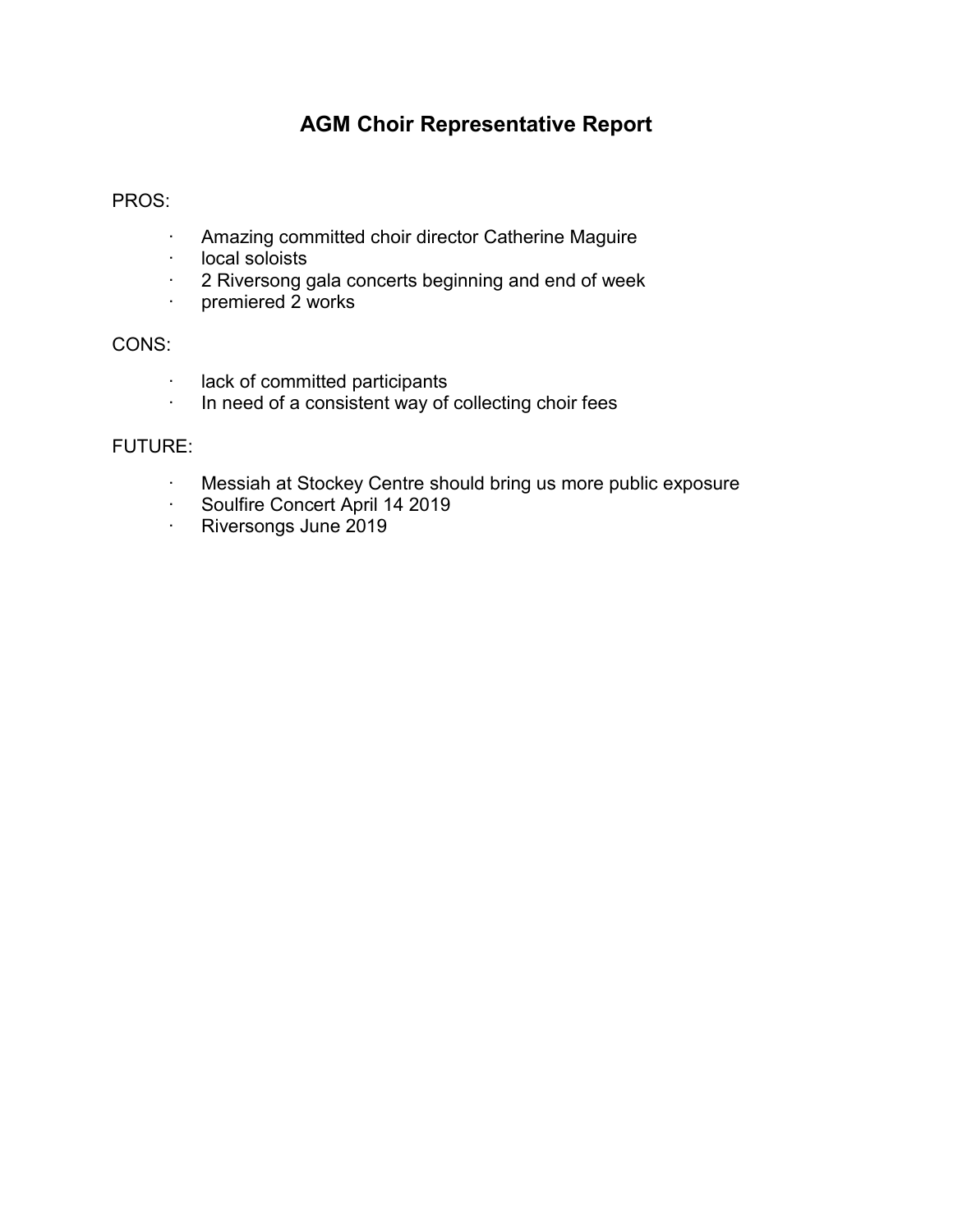Ardeleana Chamber Music 2018 Production Report

#### Messiah 2017

Volunteer support from a consistent group of volunteers made possible the annual Messiah Holiday/Christmas concert with the Whispering River Orchestra. Billeting within the community was a major success with the organizational support of Brenda for her effort in organizing the rooms volunteered by orchestra and community members.

Clean up for this concert was handled by the Elders of St. James. Unfortunately, their excellent efforts were largely unappreciated by the new clergy there, and we received a letter of complaint as two cardboard boxes of Les Kovac's stage lights were on the stage, some hymn books out of place, and a pew not where the minister wanted it the next morning. Even though this was the church elders' responsibilities, this reprimand was delivered to our AD. Our chair at the time, Gary Froude, attempted to meet and clean this matter up with the minister, as did Brenda, but unfortunately the situation was not resolved in a positive manner, despite our best efforts and numerous emails on our behalf from many of the Elders involved.

#### Spring Concert

 This concert ran smoothly despite problems with the physical space at St. James in the chancel where we performed, which was unable to accommodate both the choir and orchestra. A special thank you to Pam Morehouse, Camryn Fitchet, Alyssa Chahid and Audrey Morehouse for their adept handling of Front of house

#### Riversongs Annual Festival

Though enthusiastically attended, issues arose terms of efficient and timely set up of the various events because of major issues involving the Canada Summer students and some of the professional musicians hired. While the summer students formed an excellent orchestra together, a few of the group members' attitude towards production left much to be desired and were recognized as a detrimental factor to the smooth operation of the Riversongs events.

Specific issues were that of organizational ability, a lack of initiative, ability to complete tasks, insubordination and negative attitudes toward collaboration, and identification with the intentions of the festival. These were the main challenges. They were overcome in varying degrees and to a large degree after the festival, but they resulted in an unnecessarily stressful experience for participants, our AD and our Admin assistant,and other employees during the festival. Some stronger, more competent students emerged as leaders, taking excellent and positive initiative, while others are on our do-not-hire-again list.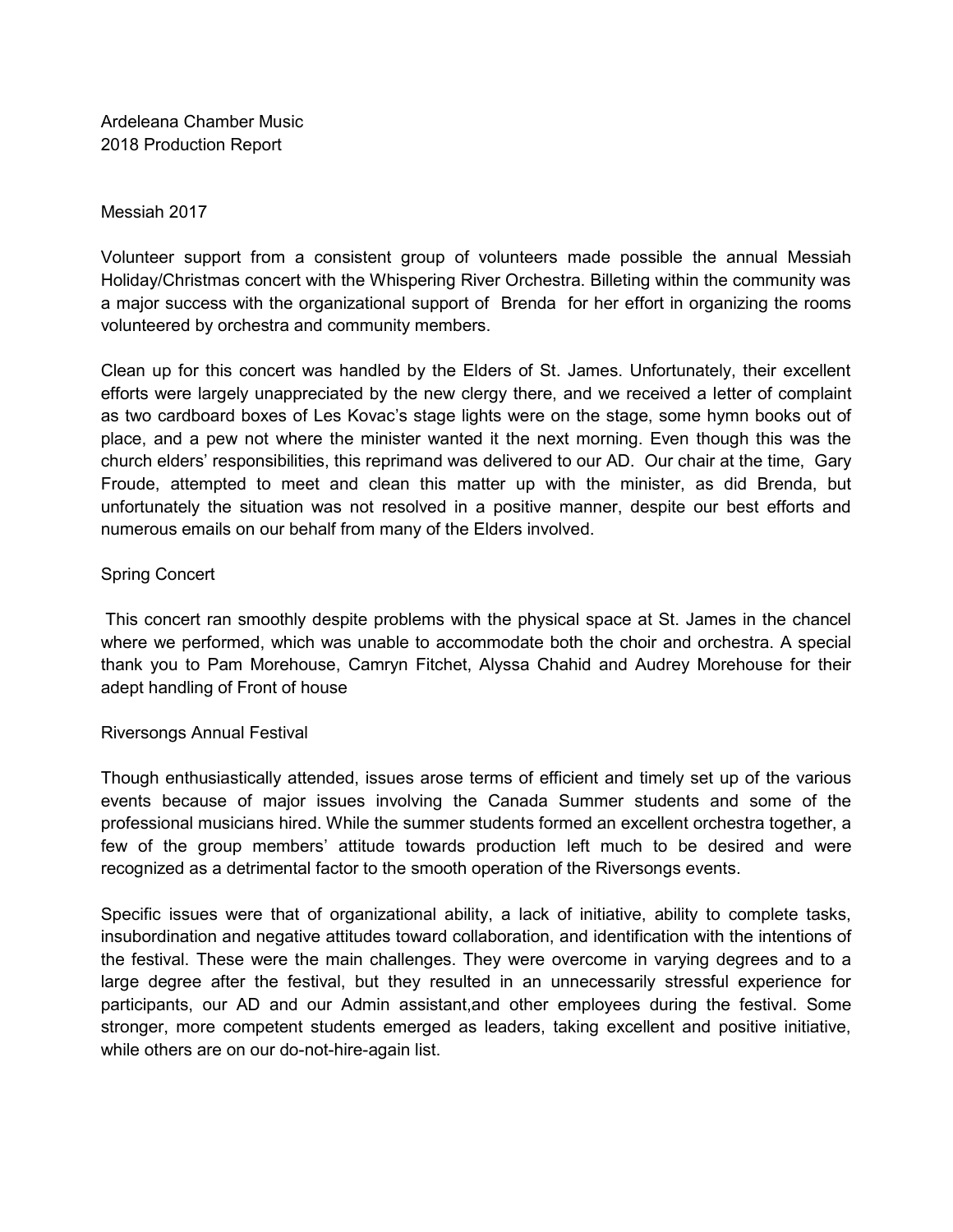The primary concerns addressed were the attitude of the summer hires as a group, especially their begrudging attitude towards community outreach and engagement, which ultimately affected the level of community participation regardless of strong efforts put forth by experienced volunteers and organizers, our Artistic Director and admin assistant.

Leadership training in the form of outdoor events (a canoe trip to Killarney, hikes in Killbear and lots of swimming) changed the tone of this group over time, as did one on one interviews and personal coaching from organizers. Some students are anxious to come back, and they will be consulted in revamping the intake and training program of student with a focus on transferable skills and professionalism.

The recommendation is to have strong pre-hire interviews, regardless of whether we know the funding is in place to hire students. This way we have time to choose who will be good for the community which the festival engages. Mid - term assessments for each student are being developed as well as a method of evaluation to be made available to future employers through the Muskoka Chamber of Commerce, as this has been recognized as a jurisdiction wide problem with this cohort.

Mary St. Centre also proved somewhat difficult to deal with, and after booking our Coffee Houses for their basement, they decided that they would rather we went elsewhere in case a movie company wanted to rent them. This decision was made after our promotional materials were printed and we had to write in the subsequent location change by hand. Signage for our event on the door of the church was denied, and numerous small inter-personal issues between volunteers and church staff stood in the way of ease of operations.

Many thanks to Canadore College who came to our rescue, provided a positive and happy environment, a space for coffee houses and helped us by advertising our event and making sure equipment was available when needed.

#### String Pals

From enthusiastic volunteer efforts several String Pal programs run weekly as afterschool programs. Thanks go out to Brenda, Zach, Pam Morehouse and John Boyer for their help with this program.

#### String Pals Day Camp

The summer students were working well by this point, and this camp was one of our most successful. The location of Canadore College enabled us to offer young and mature students the chance to explore the natural environment on breaks. Some summer students became excellent teachers, and a few excelled at leading and teaching our participants. This was a win win situation for all.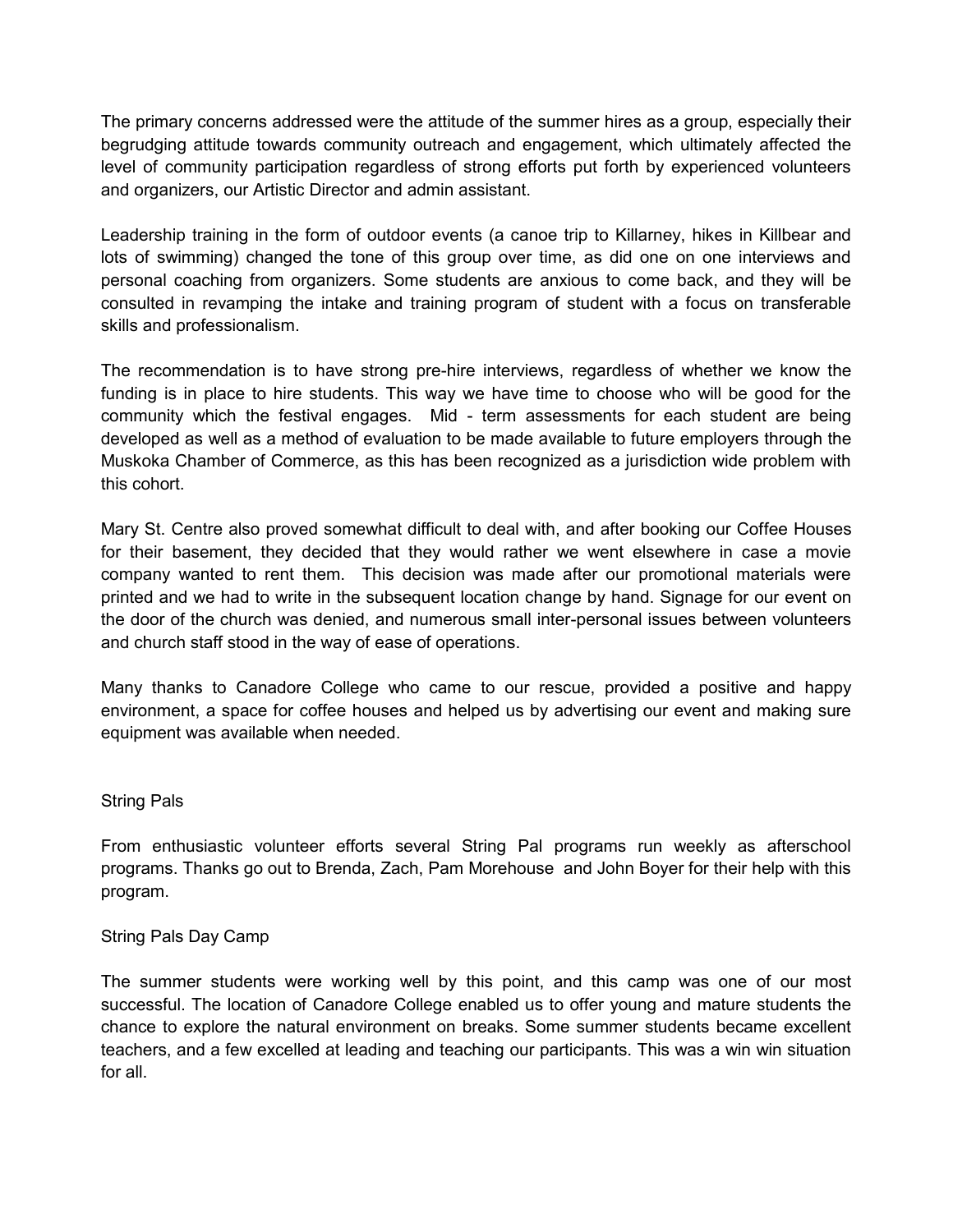Summer Serenade and tour

Many thanks to Charis Foster and her great organisational skills for setting up a tour of 8 concerts for our summer student orchestra. This ran smoothly and had few production problems.

#### Coffee Houses

A special thank you to Zach for facilitating these excellent events, and to Mary Smith and Julia Mader for helping out with Coffee. Also, a special thank you to the Retired Teachers Association for their LED stage lights! Again a special thank you to Canadore for their Student Lounge and classroom for this monthly event.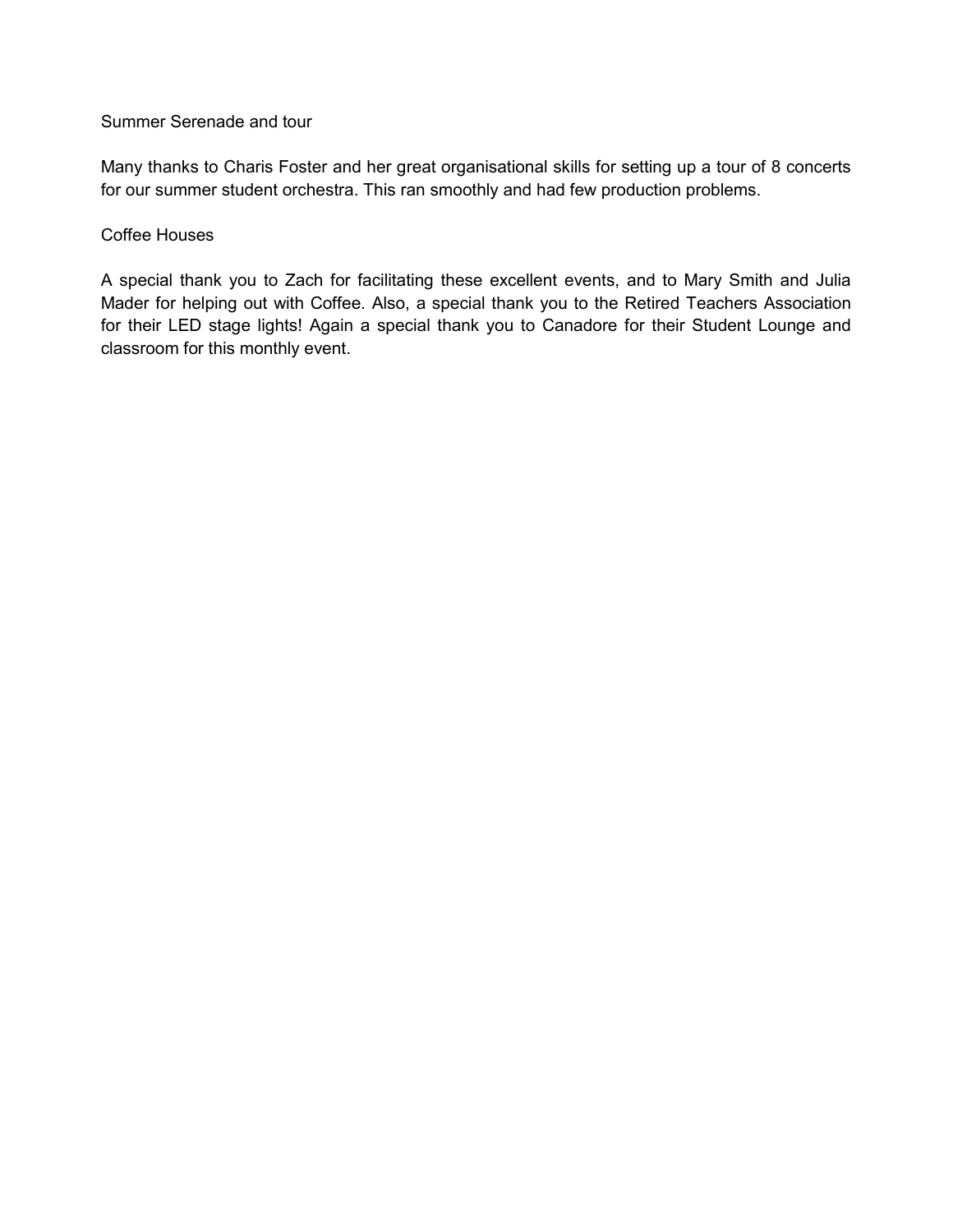#### Property Committee

Steve Duff, Linda Gibson, Judith White, Louise Nicksy, Brenda Muller, Zach Louch, Wave Weir, Brian Oxley, Nandor Furstner, Mary Jane Zissoff

 The property Committee has had several meetings since last June. They will be discussed in chronological order.

#### First Baptist Church

- The property committee is a result of our interest in the purchase of First Baptist Church in Parry Sound. Priced at 300,000 and advertised as being available to groups that were worthy of it, not just based on finances, we secured a deposit and a mortgage holder for this building in the full amount requested. We also made a presentation to the church board through our real estate agent, Nicole Boyd – who did a great job. Unfortunately, the building sold to Muskoka Bible Chapel for just under 150,000.
- The net result for us was a realisation of how much we wanted a place to rehearse and call our own. We also realised we wanted to partner and connect with other arts groups in town on this – and that it was important to us that the building contained a small concert hall that would double as an art gallery, a space for coffee houses, lessons, drama activities and other activities that normally contained in a community arts hub. We formed a building an ad hoc property committee to pursue this.

#### First B &P committee meeting:

Absent with regrets: Louise Nicksey

- General concern from all that we continue to move ahead as quickly as possible so as to take advantage of OTF funds to lease and/or procure a building.
- Funds from GO FUND ME campaign were allocated separately in our bank account. A letter was sent out, and they were returned to anyone who asked, or who wrote a check. Most opted to leave their money with us. Note: we do not currently have enough for a deposit should a property become available. Please note that banks will not lend to Registered Charities – all funds must come from a private holder or mortgage source.
- It has been determined that as a registered charity we DO NOT have to pay property tax as the right to hold a building or lease a building without tax is explicitly stated in our charter.
- Discussion around fundraising. Grants available? Brenda was assigned to research (note: We several grants available to use of substantial funds. However, we have to show community support and sustainability if we apply for these)
- Presentation from Nadine Mackie Jackson, a new resident of McKellar, whose father built movable log homes.
- Discussion around our next steps resulted in a presentation prepared by Wave Weir and Brenda Muller to town Council stating our aims and need for a building (attached)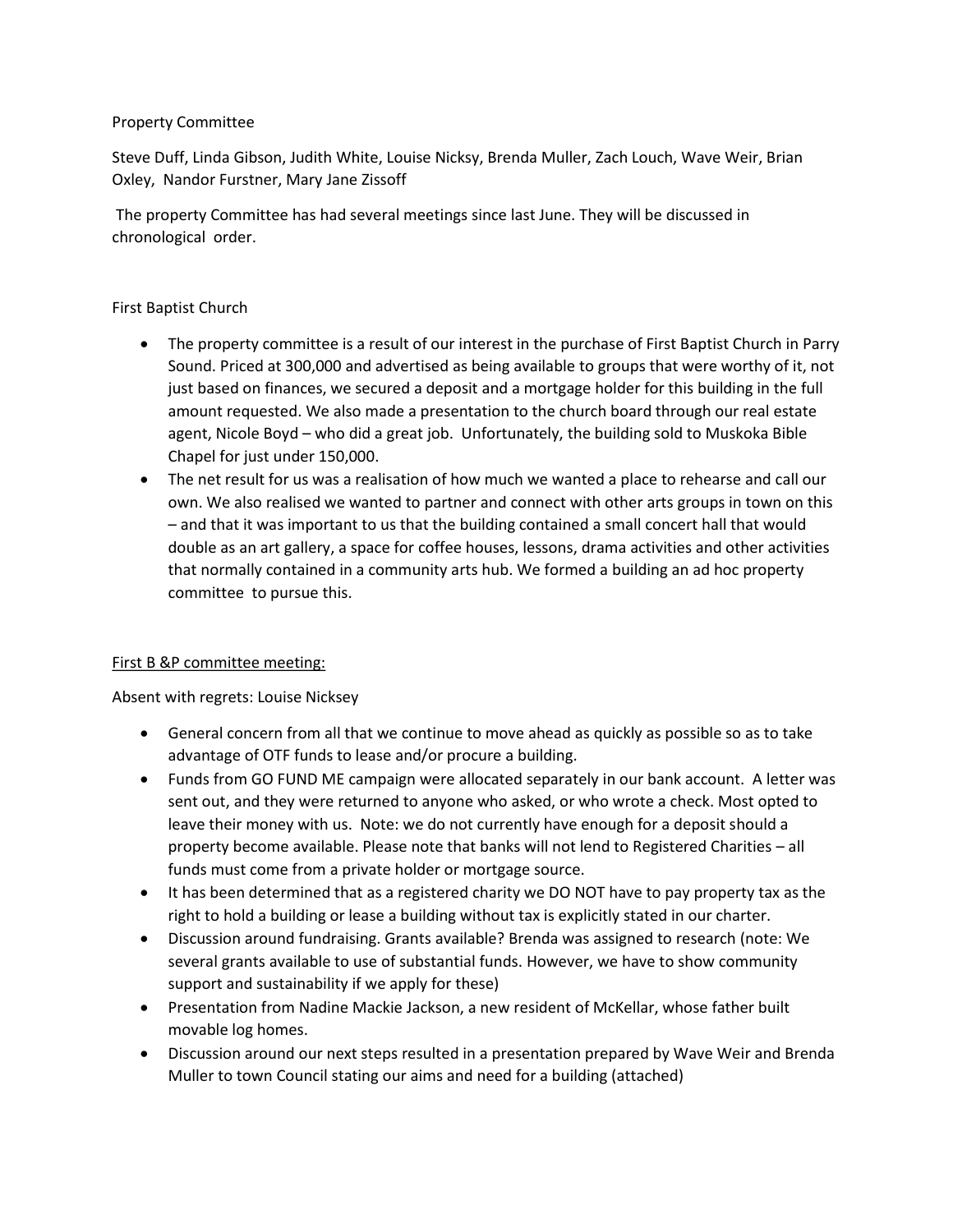#### 26 Gibson Street

- x A serious investigation into the next property we investigated on Gibson Street showed that the building was basically worth only the land value. Renovations would have mounted to 450,000- 600,000 according to two sources. The situation would have been financially untenable for us to support the building while it was being renovated and we were seeking funds, amongst other concerns. People involved in the second viewing were Mary Jane Zissoff, Steven Duff, Brenda Muller, Zach Louch, Wave Weir, Louise Nicksey Nandor Furstner This was the consensus of this group of people after consultation with Nandor and an independent contractor, David Ballentine.
- We were very pleased to have Christy Cortovsky arrive for the second viewing with us, and based on her recommendation we visited the Economic Futures fund in town. We have been asked to make a presentation to their board. The idea would be to see if there was interest to get a Founder's Circle started amongst local businesses. This would be a chance for businesses to buy a cornerstone in the building for \$500-\$1000 – and to be part of the construction of the building. Apparently this has worked well elsewhere in Muskoka.

Second meeting of Property Committee

In attendance: Brenda Muller, Nandor Furstner, Wave Weir, Mary Jane Zissoff, Zach Louch

This was a first viewing of Nandor's possible building plans, in order to provide feedback from some of the property committee. Updated plans are attached. We discovered two adjacent properties on Tower Hill for \$120 total, that require sewer hook-up with the main pipe on Forest Street - a further \$30,000. Nandor did a draft to give us a starting place, and his revised draft, based on that discussion, is attached.

There was much discussion and interest with many good suggestions made. Nandor has updated the sketch to accommodate these.

Since these meetings we have had conversations with the French Public School Board, our resource person and the Museum around possible partnerships and venues. There are many possabilities for partnering and making this dream a reality. Please see attached letter regarding possible funds from grants available to us.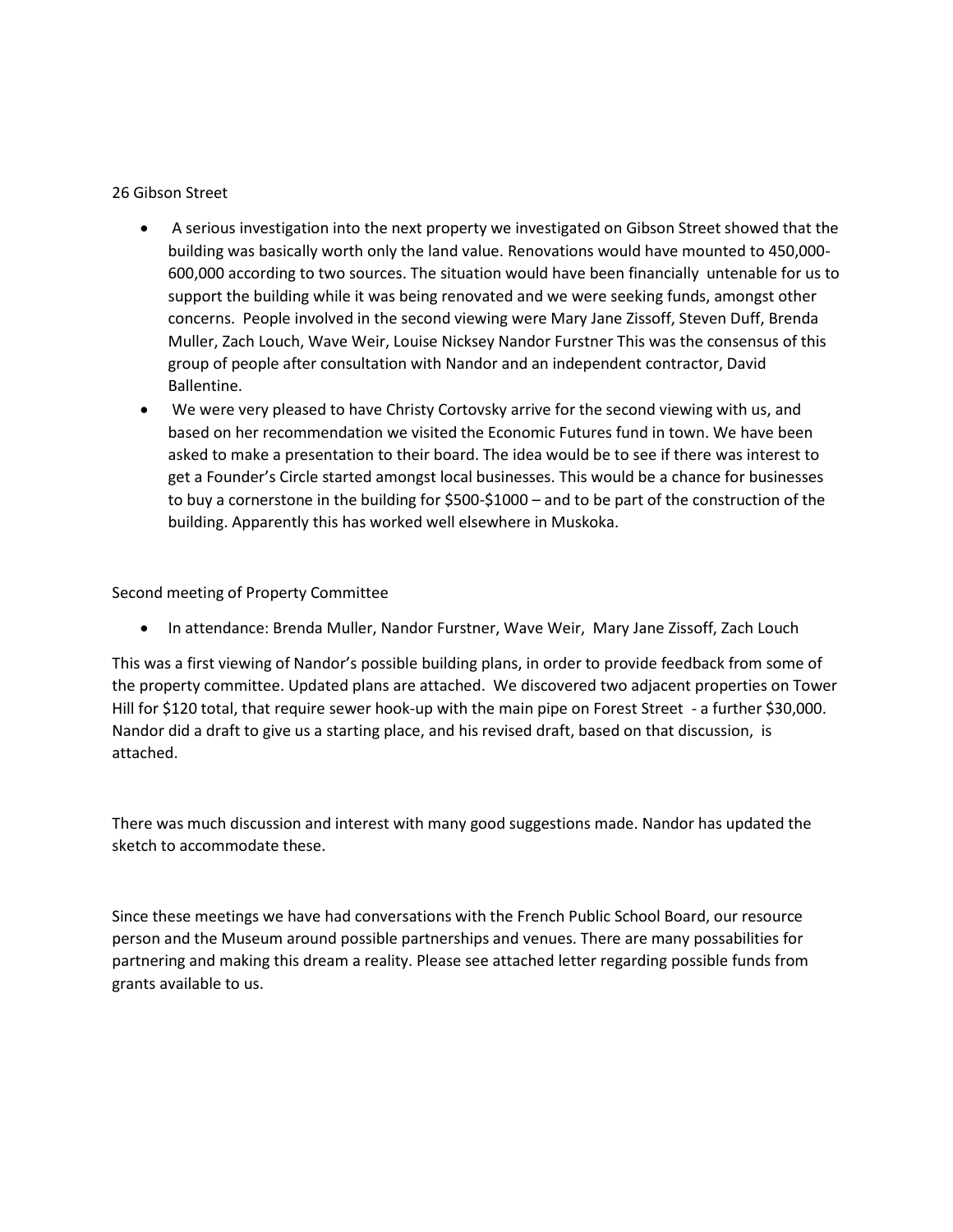#### Ardeleana- Building Committee Vision Statement

*Good evening, I am Brenda Margaret Muller, the Artistic Director of the Ardeleana Chamber Music Society, as well as the director of our orchestra, the Whispering River Orchestra. I appreciate this opportunity to speak to you on behalf of the members and board of the Ardeleana Chamber Music Society.* 

We are the Ardeleana Chamber Music Society, a registered charity, established 31 years ago. We have been active involved with the arts community in various ways in and around Parry Sound for many years, but moved our address here officially four years ago.

Our mission statement, still true to our original vision, and updated each year at our AGM by our local community members, states:

*Through establishing a vibrant local musical community in Parry Sound by working with existing groups, and adding an orchestra and string program to that community, we seek to build an innovative movement towards an enriched and authentic creativity in music in particular and the arts in general, in Canada.* 

*We aim to:* 

• *Engage citizens of all ages in a variety of musical and inter-arts organisations and events, workshops, and broad educational endeavours that further local artistic growth and development.* 

• *Establish, as a cornerstone of the movement, the use of community based creative learning and participatory musical or inter-arts events, in order to encourage and mentor new generations, and to ensure sustainable growth and development of an authentic artistic community.* 

• *Provide a focus and centre of excellence for innovative thinking in the arts through workshops, the preparation and performance of concert music, and the creation of new concert music by Canadian composers for community performance*

Since establishing itself in 1987 the Ardeleana Chamber Music Society has been an active force in the field of Canadian music, hosting inter-arts Festivals and Concert Series, commissioning over 150 works of music by Canadian composers, running workshops, poetry circles, art shows – and fostering a love of concert music and fine art in young people. The Ardeleana Chamber Music Society is the parent organization of Whispering River Orchestra, the community orchestra operating here in Parry Sound.

There was no local string orchestra or programs in Parry Sound when Ardeleana arrived three years ago. Starting, literally, with no one, we have grown to include a string orchestra of about 24 people, a choir of about 20, a youth orchestral instrument program, providing for about 25 students many of whom could not otherwise afford lessons, a concert series, monthly inter-arts coffee houses, as well as 4 adult and 2 student string classes that operate 6 days a week. We have started *Riversongs*, an annual community festival that runs 10 days which includes drop in music lessons and premiered commissioned works of music by Canadian composers. We perform the annual concert of *The Messiah,* featuring beginner students mixed with seasoned professionals from the worldwide stage, as well as spring and fall concerts. We have just launched the Bert Weir Memorial Bursary for original Canadian compositions influenced by a piece of artwork by a Northern Artist.

We have met the rigorous standards of the Ontario Trillium Foundation and have received three years of funding in order to continue growing our association and its projects.

And growing we are – right out of our space! To date we have been sharing facilities with other community groups, but we find that our needs require that we now establish a home and facility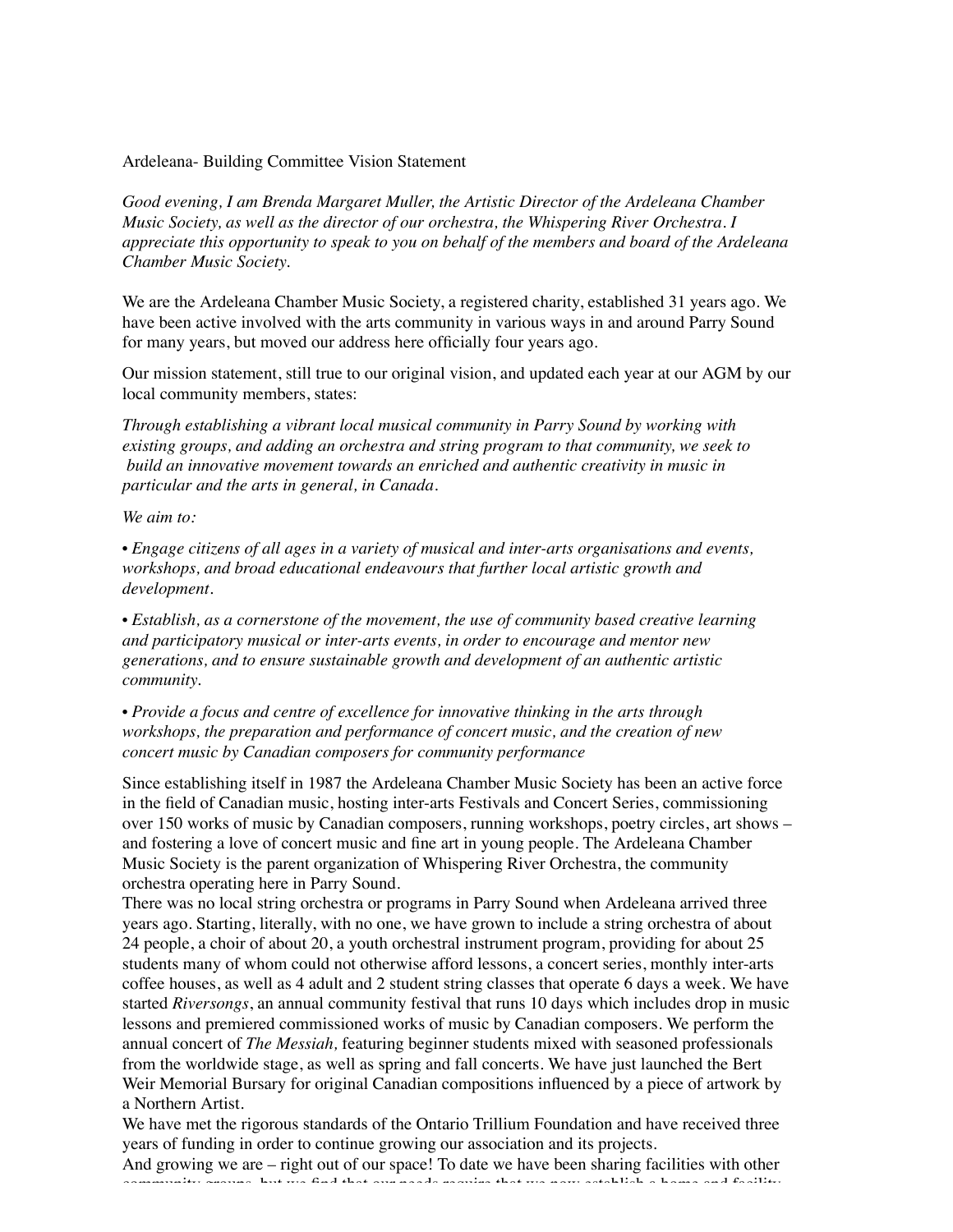community groups, but we find that our needs require that we now establish a nome and facility of our own.

Keeping to our charter and mandate, we are looking for a facility from which to implement our ongoing and future programing and establish The Whispering River Arts Conservatory. While blessed with the Charles W. Stockey Centre, we have become aware of the need in Parry Sound for an interactive community arts studio. What this means, is a place for artists of varied disciplines to practice, to take classes, to teach, to experiment, to collaborate, to perform, to exhibit. There needs to be a step between the kitchen table and a performance space the caliber of the Stockey Centre. There is a need for a place that is small, flexible and affordable, a place that performers and visual artists can share, a space that young and old can use on a daily basis. We recently had call to examine the possibility of owning a building, and were immediately supported by the community in our bid. With this process, we clearly defined our needs and that of the residents and businesses of Parry Sound. The response was overwhelming. Beyond the individuals that would directly use the Conservatory, there was the expressed opinion that such a centre would be a draw, increasing vibrancy to the downtown core. As seen in many towns and cities the artist and their art are instrumental in revitalizing entire neighbourhoods. The facility would have to provide for:

1) rehearsal space – for our community orchestra, for local music groups and individuals, and for other performing artists

2) String Pals – the program where young and old partner to learn music

3) community music classes, violin, viola, cello, bass, woodwinds, brass, voice and piano

4) workshops, programs and performances of drama/music theatre and opera

5) dance workshops, rehearsal and performance space

6) a small flexible performance hall for local and touring musicians/performers that do not command a large audience

7) monthly coffee houses featuring music, poetry

8) a meeting place for writers groups and poetry circles

9) exhibit space and visual arts workshops

10) an ongoing open art studio

11) space to teach college level music courses

As a Community Arts Studio the mandate is to provide a roof for the various arts that we have in our community, offering facilities, in which they can practice, meet, work together, explore, experiment and perform. With multi-disciplinary programing each group is strengthened by support from the other and no single group needs to find the resources to fund a facility to meet their own needs.

Physical properties for a facility:

1) a performance space for audience of 120- 150

2) good acoustics – need height

3) rehearsal space for individuals and small groups

4) stage space suitable for small orchestra, bands, individuals, community theatre, opera, dance

5) workshop and classroom facilities

6) wall space for exhibits – need height

7) centrally located for optimal exposure and easy access

8) a usable commercial kitchen to provide for events, classes, and use by other community groups

9) meets all public accessibility and safety standards

We are actively looking for a facility. We have begun a long term building fund so as to be able to renovate, build to suit or buy as necessary. In the interim we are searching for a facility that can meet as many of our needs as possible so as to keep our momentum in developing a music centre, teaching and performing space and arts studio.

*As we are searching out creative solutions we wanted you, as councillors, to be aware of us and perhaps offer ideas and possibilities beyond that which we are presently able to see.*

*I thank you for the opportunity to speak and will answer any questions that you may have. Here is some current and past promotional material for you to look through. Thank You*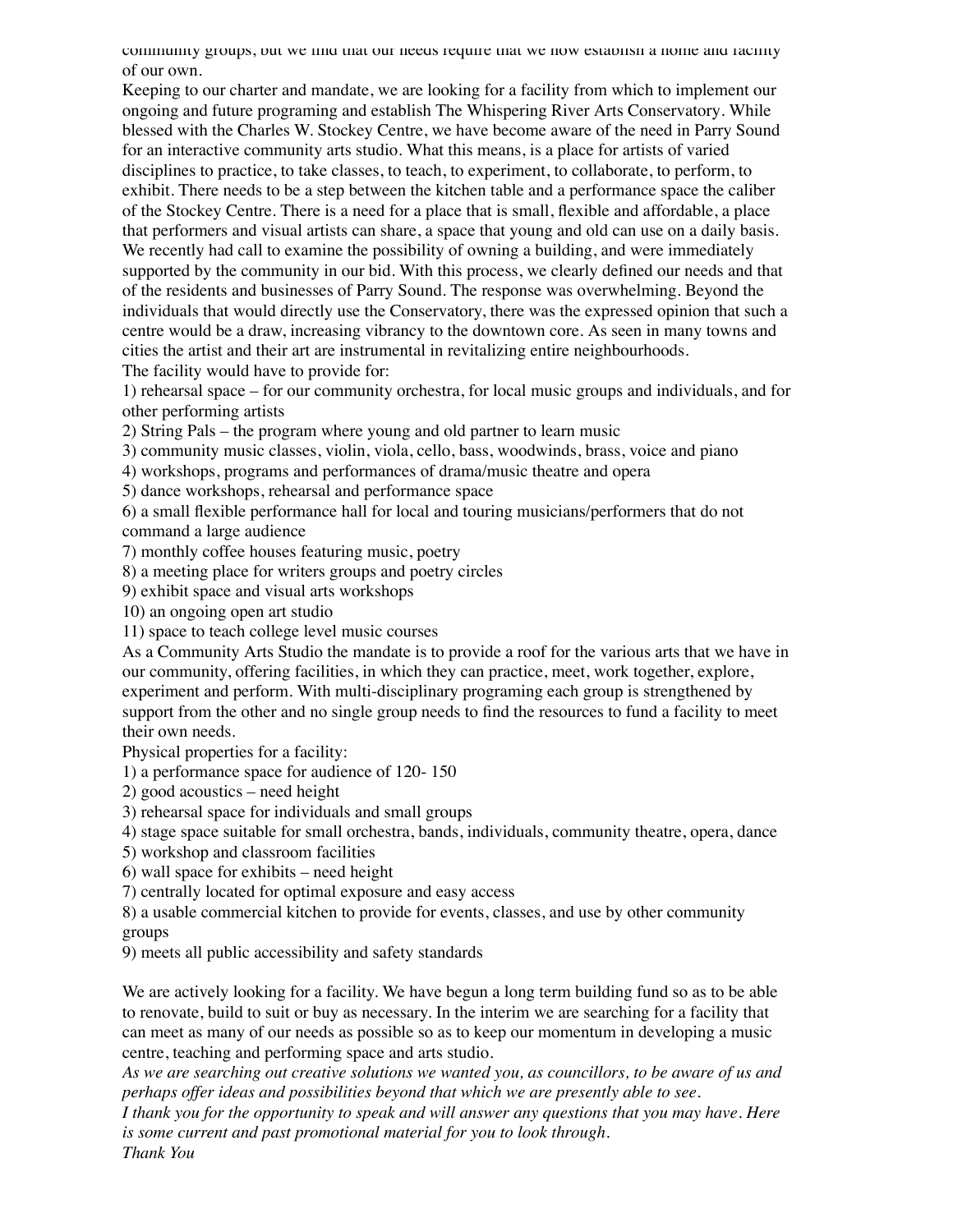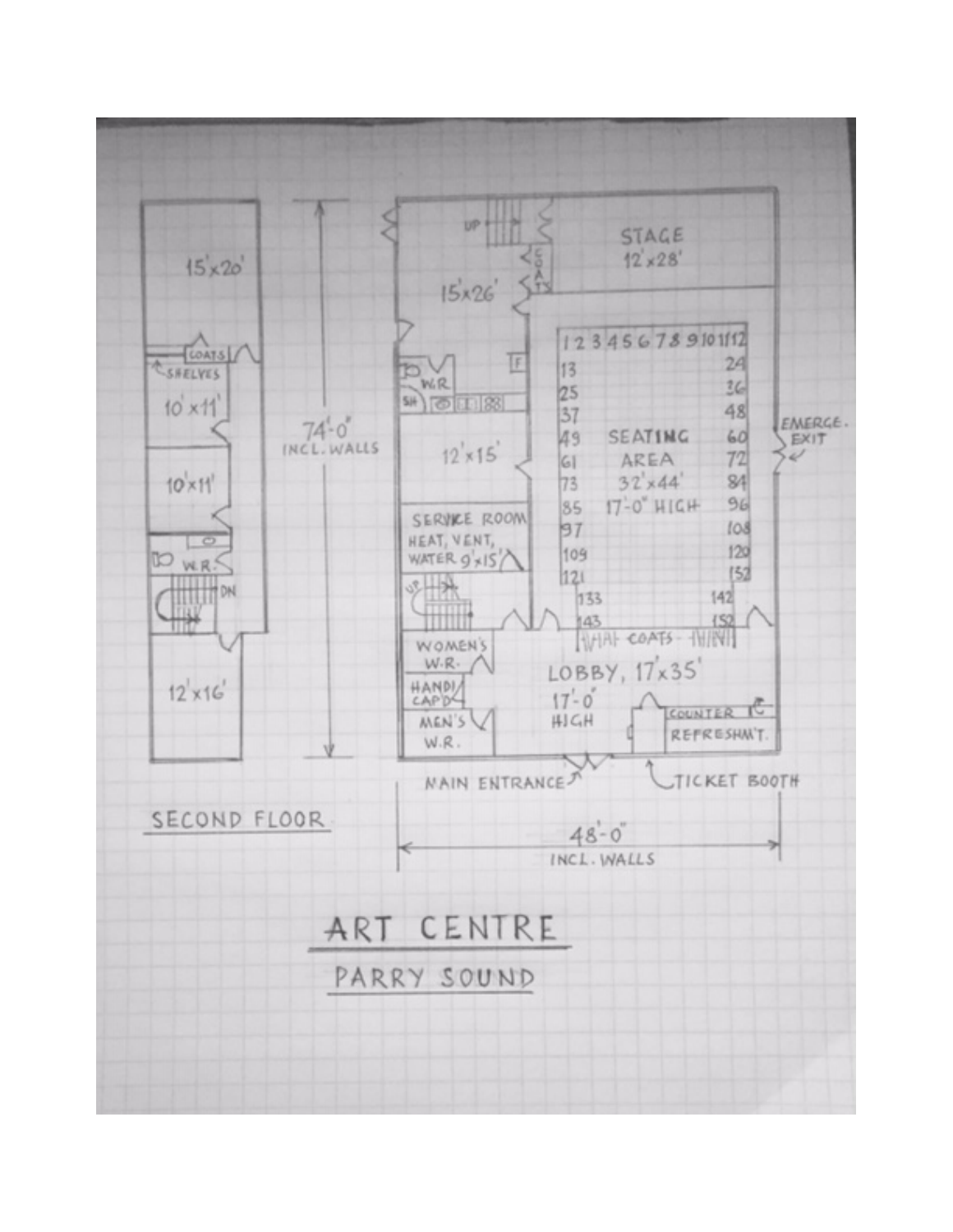UNAUDITED FINANCIAL STATEMENTS

YEAR ENDED AUGUST 31, 2018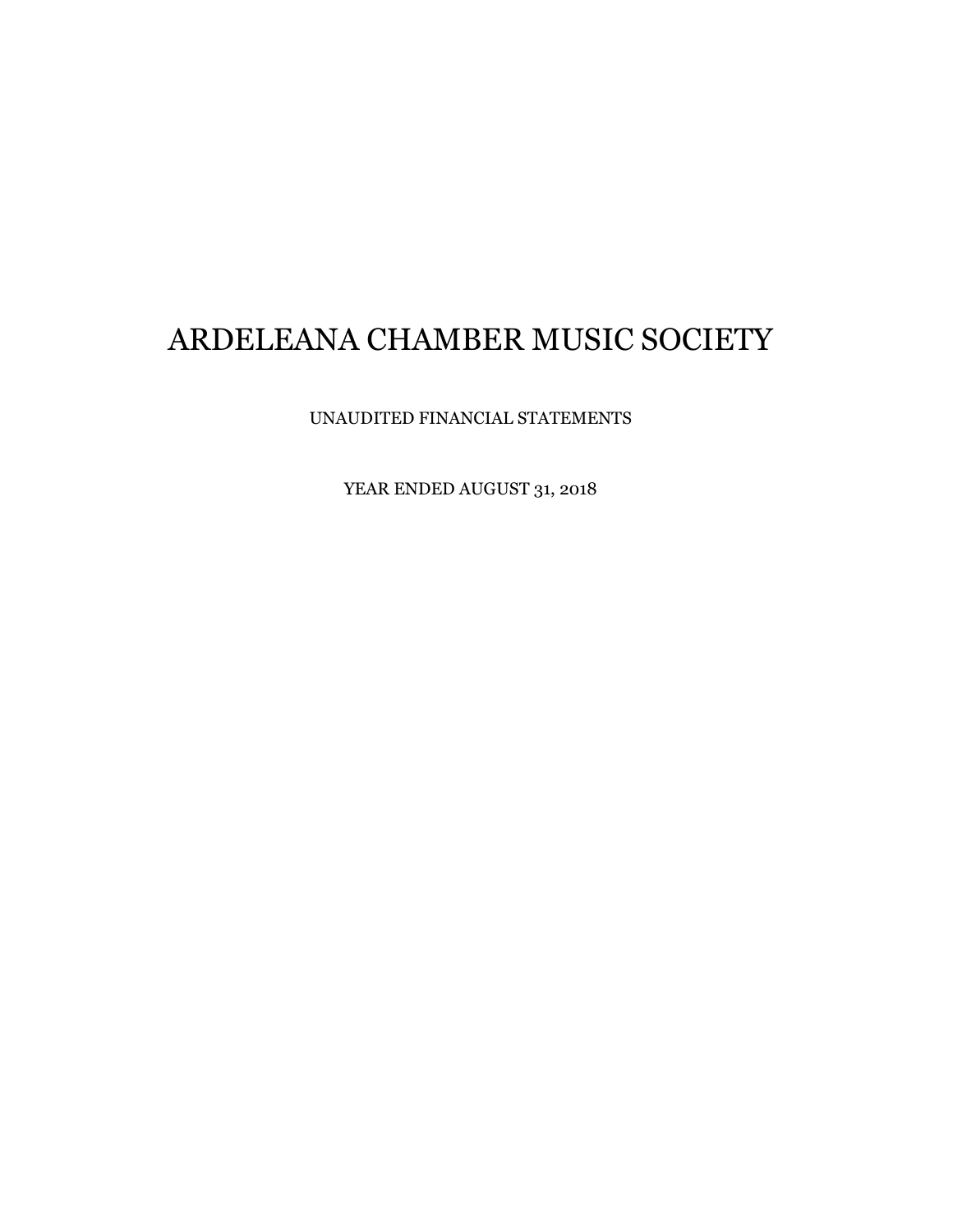## **CONTENTS**

| NOTICE TO READER                  | 3 |
|-----------------------------------|---|
| STATEMENT OF FINANCIAL POSITION   | 4 |
| STATEMENT OF COMPREHENSIVE INCOME | 5 |
| STATEMENT OF RETAINED EARNINGS    | 5 |
| STATEMENT OF CASH FLOWS           | 6 |
| NOTES TO THE FINANCIAL STATEMENTS |   |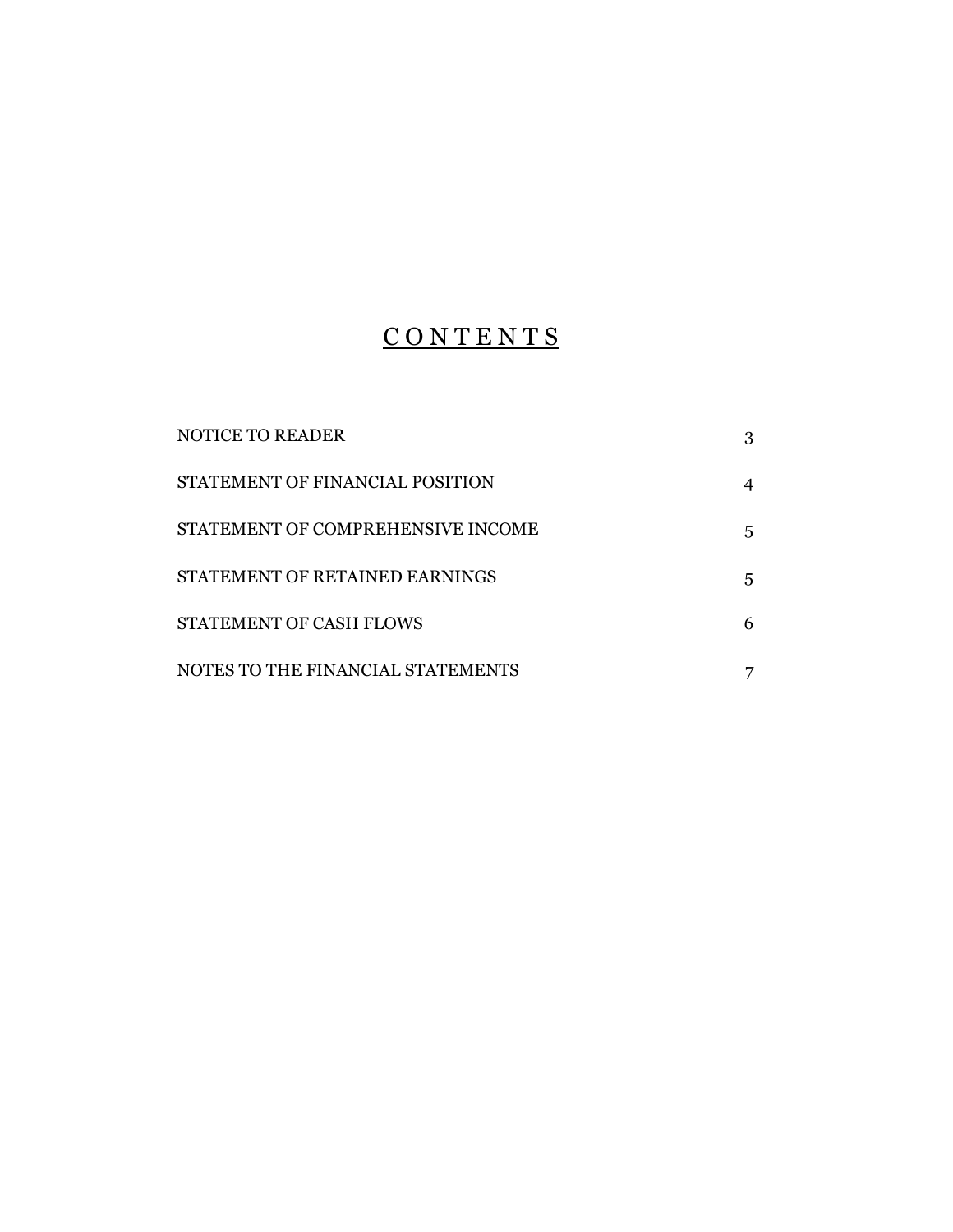ARTISTIC DIRECTOR Brenda Margaret Muller www.ardeleanamusic.com CELL 905.960.9281 LAND 705.996.0736 Ardeleana Chamber Music Society | Blue Bridge Festival Orchestra | Whispering River Community Orchestra A REGISTERED CANADIAN CHARITY SINCE 1987

#### **NOTICE TO READER**

We have compiled the balance sheet of the Ardeleana Chamber Music Society as at August 31, 2018 and the statements of income, retained earnings and cash flows for the year then ended. No audit or review engagement has been performed in respect of these financial statements and, accordingly, no assurance is expressed thereon.

Readers are cautioned that these statements may not be appropriate for their purposes.

**McDougall**

On behalf of the board of directors,

Artistic Director Chair of the Board

**November 4, 2018**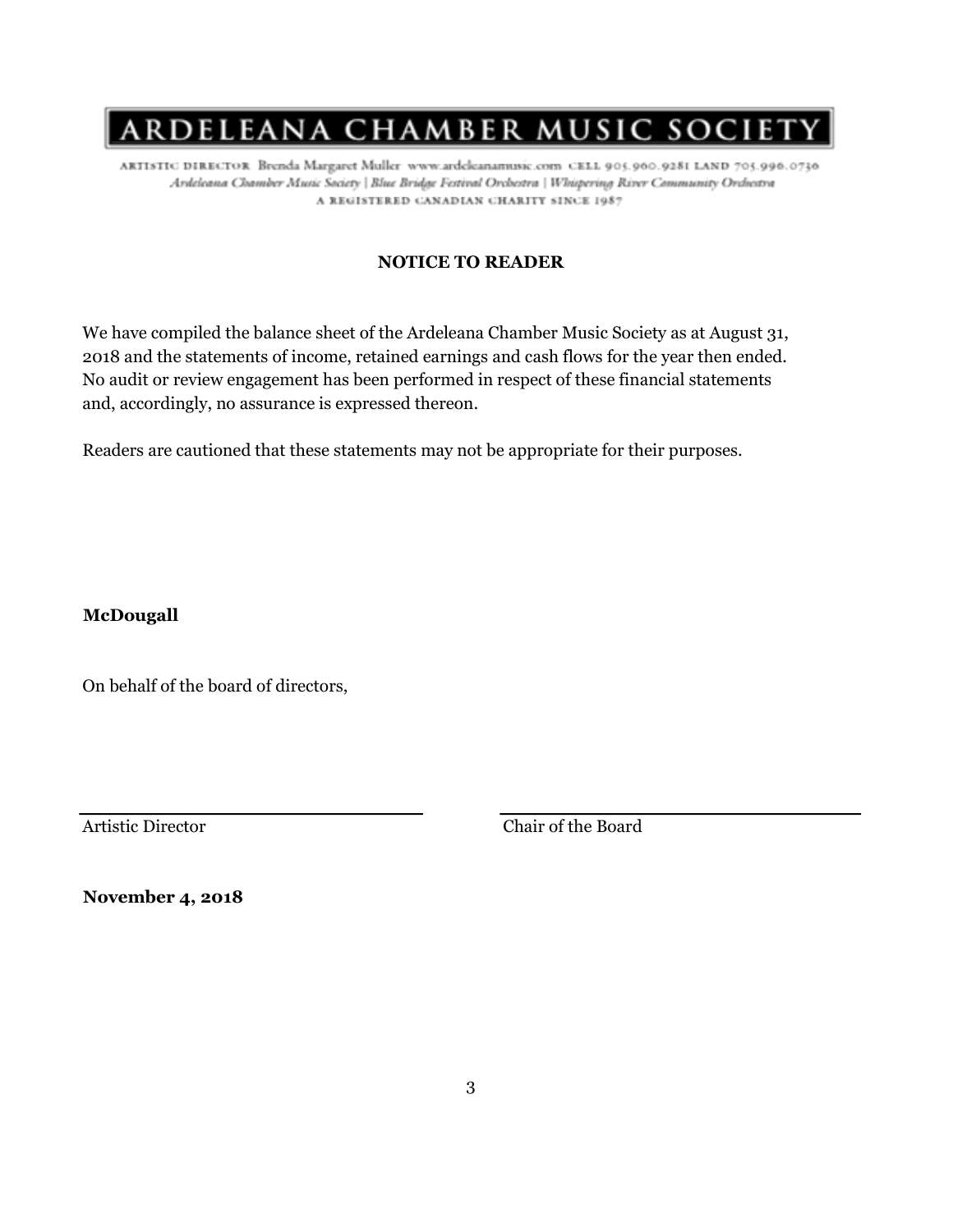### STATEMENT OF FINANCIAL POSITION

AS AT AUGUST 31, 2018

|                                    | 2018   | 2017  |
|------------------------------------|--------|-------|
| <b>ASSETS</b>                      |        |       |
| Cash and Equivalents               | 29,530 | 354   |
| <b>Accounts Receivable</b>         | 14,183 |       |
| GST/HST Receivable (Note 1)        | 2,401  |       |
| Merchandise Inventory              | 202    |       |
| Prepaid Insurance                  | 1,298  | 1,179 |
| <b>TOTAL ASSETS</b>                | 47,615 | 1,533 |
| <b>LIABILITIES</b>                 |        |       |
| <b>Accrued Liabilities</b>         |        |       |
| <b>Deferred Revenues</b>           | 40,000 |       |
| Due to Directors                   |        | 1,447 |
| Due to Brenda Muller               |        | (100) |
| Deferred Contributions (Note 2)    | 7,347  |       |
| <b>TOTAL LIABILITIES</b>           | 47,347 | 1,347 |
| <b>EQUITY</b>                      |        |       |
| <b>Retained Earnings (Deficit)</b> | 268    | 187   |
| TOTAL LIABILITIES AND EQUITY       | 47,615 | 1,533 |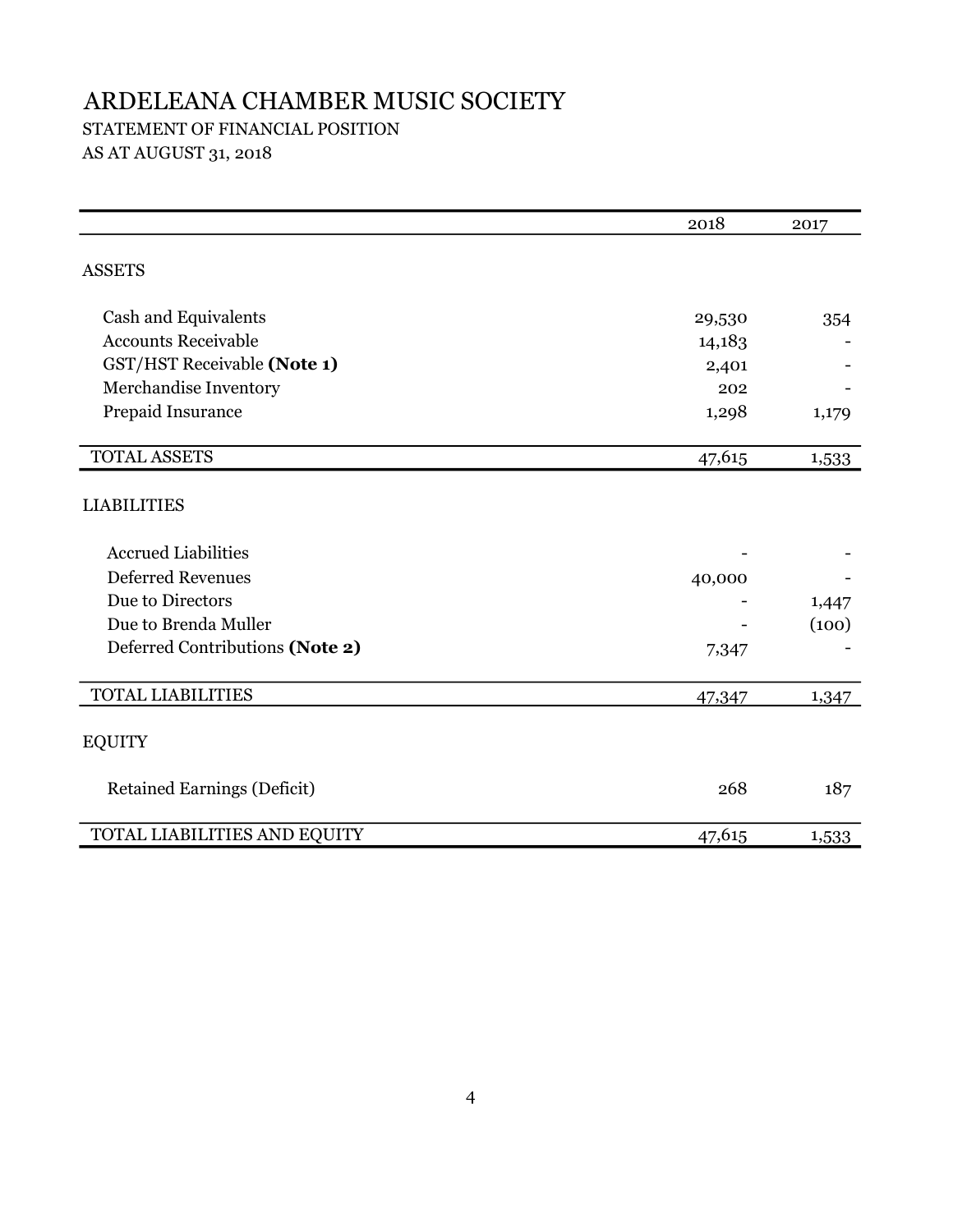### ARDELEANA CHAMBER MUSIC SOCIETY STATEMENT OF COMPREHENSIVE INCOME AND RETAINED EARNINGS FOR THE YEAR ENDED AUGUST 31, 2018

|                                 | 2018    | 2017   |
|---------------------------------|---------|--------|
|                                 |         |        |
| <b>REVENUES</b>                 |         |        |
| Grant Revenues (Note 3)         | 112,174 |        |
| <b>Ticket Sales</b>             | 13,607  | 15,203 |
| Donations                       | 8,292   | 7,997  |
| Donations In Kind               | 4,034   |        |
| <b>Programme Advertising</b>    | 1,740   | 2,740  |
| <b>Workshop Revenues</b>        | 1,720   | 1,240  |
| Membership Fees                 | 1,200   | 1,100  |
| <b>String Pals Scholarships</b> | 1,020   |        |
| Coffee and Mug Sales            | 772     | 1,080  |
| Interest and Other              | 3       | 0      |
| <b>TOTAL REVENUES</b>           | 144,561 | 29,360 |
| <b>EXPENSES</b> (Note 4)        |         |        |
| Payroll                         | 66,066  |        |
| <b>Artist Fees</b>              | 39,044  | 13,950 |
| <b>Supplies and Materials</b>   | 12,488  |        |
| <b>Space Rental</b>             | 10,652  | 5,807  |
| Overhead and Administration     | 6,140   |        |
| Marketing                       | 3,562   | 563    |
| Printing                        | 3,289   | 4,285  |
| Insurance                       | 2,369   | 2,209  |
| Hospitality                     | 446     | 1,364  |
| <b>Bank Charges</b>             | 425     | 166    |
| Fundraising                     |         | 1,000  |
| TOTAL EXPENSES                  | 144,480 | 29,344 |
| NET INCOME (LOSS)               | 81      | 16     |
| RETAINED EARNINGS, BEGINNING    | 187     | 170    |
| RETAINED EARNINGS, ENDING       | 268     | 187    |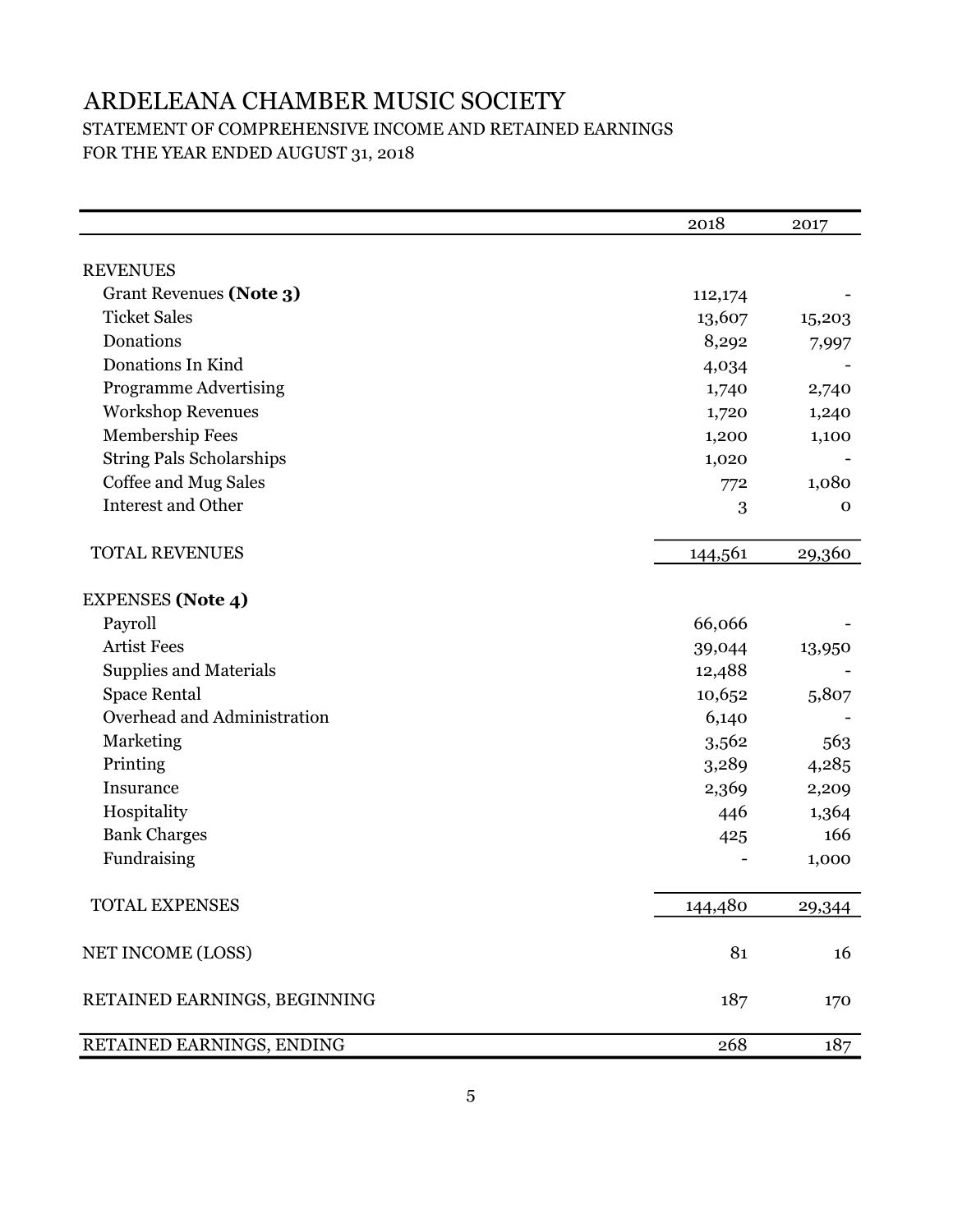### STATEMENT OF CASH FLOWS FOR THE YEAR ENDED AUGUST 31, 2018

|                                                   | 2018      | 2017     |
|---------------------------------------------------|-----------|----------|
| CASH FLOWS FROM OPERATING ACTIVITIES              |           |          |
| Net income                                        | 81        | 16       |
| Adjustments to reconcile net income to net cash   |           |          |
| provided by/used in operating activities:         |           |          |
| Decrease (increase) in accounts receivable        | (14, 183) | 3,131    |
| Decrease (increase) in GST/HST receivable         | (2,401)   |          |
| Decrease (increase) in merchandise inventory      | (202)     |          |
| Decrease (increase) in prepaid insurance          | (119)     | (41)     |
| Increase (decrease) in accounts payable           |           |          |
| Increase (decrease) in accrued liabilities        |           | (4, 284) |
| Increase (decrease) in deferred revenues          | 40,000    |          |
| Increase (decrease) in due to directors           | (1,447)   | (578)    |
| Increase (decrease) in due to Brenda Muller       | 100       | (900)    |
| Increase (decrease) in deferred contributions     | 7,347     |          |
| Net cash provided by/used in operating activities | 29,177    | (2,655)  |
| NET CASH INCREASE (DECREASE)                      | 29,177    | (2,655)  |
| CASH BALANCE, BEGINNING                           | 354       | 3,009    |
| CASH BALANCE, ENDING                              | 29,530    | 354      |